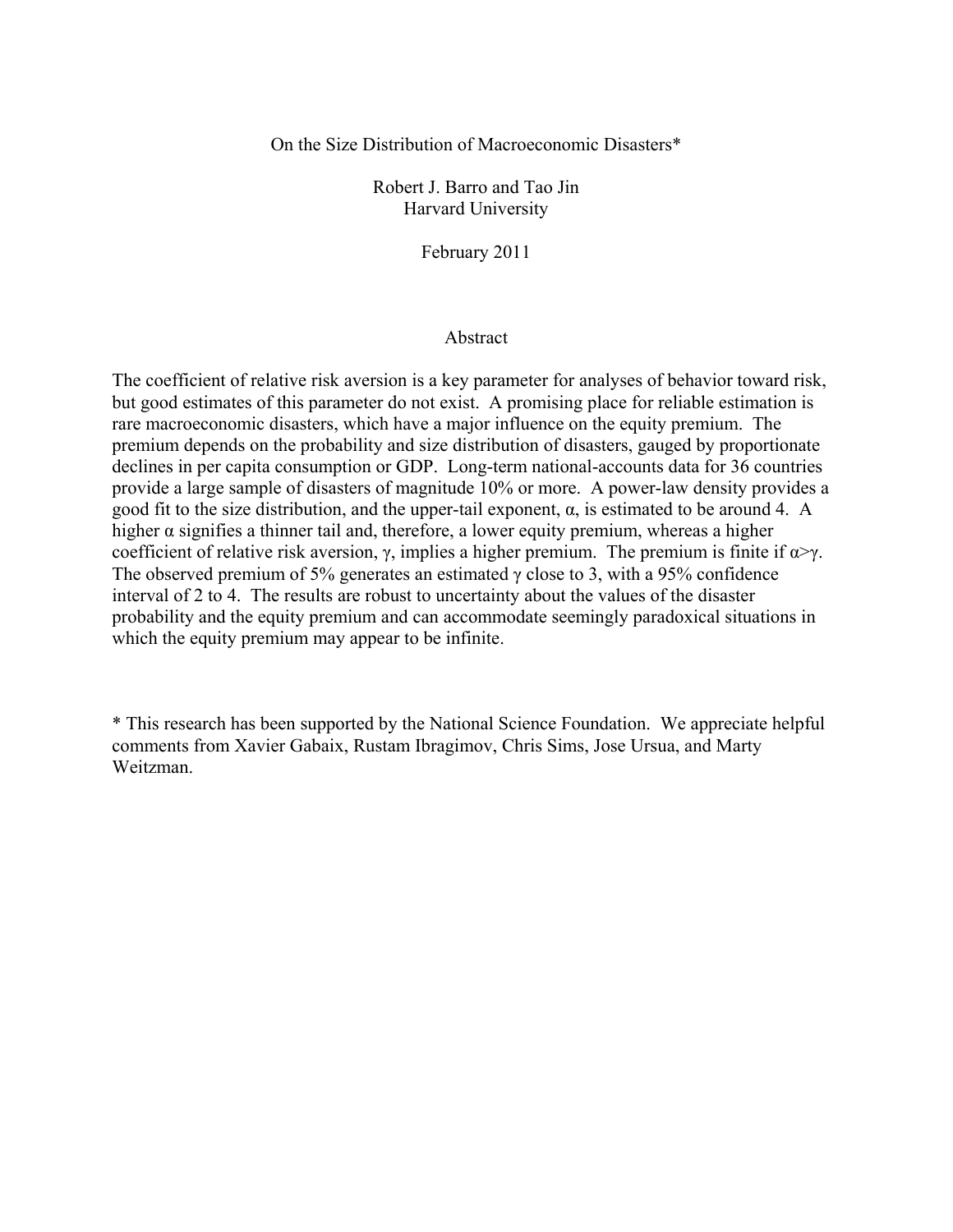The coefficient of relative risk aversion,  $\gamma$ , is a key parameter for analyses of behavior toward risk, but good estimates of this parameter do not exist. A promising area for reliable estimation is rare macroeconomic disasters, which have a major influence on the equity premium—see Rietz (1988), Barro (2006), and Barro and Ursua (2008). For 17 countries with long-term data on returns on stocks and short-term government bills, the average annual (arithmetic) real rates of return were 0.081 on stocks and 0.008 on bills (Barro and Ursua [2008, Table 5]). Thus, if we approximate the risk-free rate by the average real bill return, the average equity premium was 0.073. An adjustment for leverage in corporate financial structure, using a debt-equity ratio of 0.5, implies that the unlevered equity premium averaged around 0.05.

 Previous research (Barro and Ursua [2008]) sought to explain an equity premium of 0.05 in a representative-agent model calibrated to fit the long-term history of macroeconomic disasters for up to 36 countries. One element in the calibration was the disaster probability, p, measured by the frequency of macroeconomic contractions of magnitude 10% or more. Another feature was the size distribution of disasters, gauged by the observed histogram in the range of 10% and above. Given p and the size distribution, a coefficient of relative risk aversion, γ, around 3.5 accorded with the target equity premium.

 The present paper shows that the size distribution of macroeconomic disasters can be characterized by a power law in which the upper-tail exponent,  $\alpha$ , is the key parameter. This parametric approach generates new estimates of the coefficient of relative risk aversion, γ, needed to match the target equity premium. We argue that the parametric procedure can generate more accurate estimates than the sample-average approach because of selection problems related to missing data for the largest disasters. In addition, confidence sets for the power-law parameters translate into confidence intervals for the estimates of γ.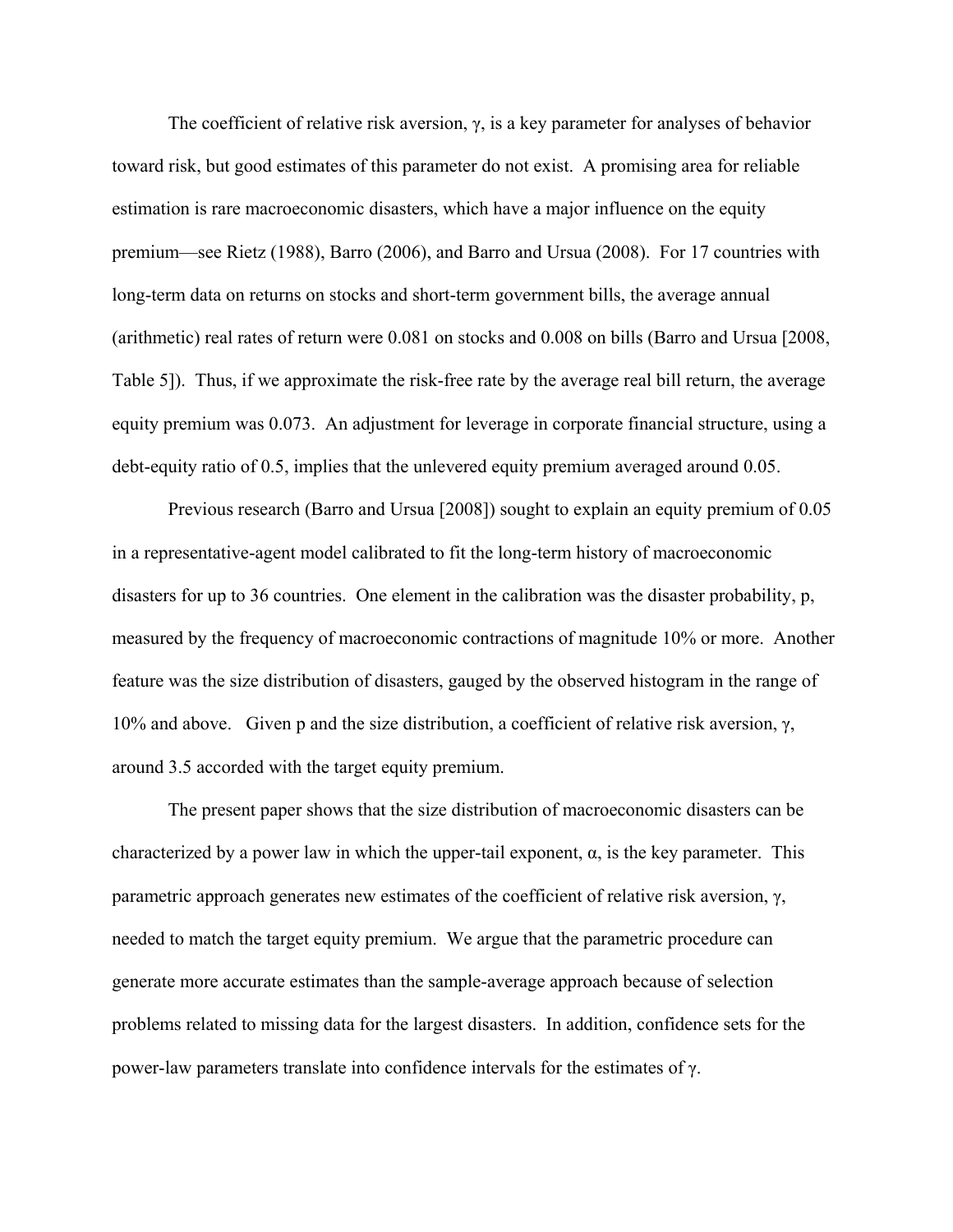Section I reviews the determination of the equity premium in a representative-agent model with rare disasters. Section II specifies a familiar, single power law to describe the size distribution of disasters and applies the results to estimate the coefficient of relative risk aversion, γ. Section III generalizes to a double power law to get a better fit to the observed size distribution of disasters. Section IV shows that the results are robust to reasonable variations in the estimated disaster probability, the target equity premium, and the threshold for disasters (set initially at 10%). Section V considers possible paradoxes involving an infinite equity premium. Section VI summarizes the principal findings, with emphasis on the estimates of  $\gamma$ .

# **I. The Equity Premium in a Model with Rare Disasters**

 Barro (2009) works out the equity premium in a Lucas (1978)-tree model with rare but large macroeconomic disasters. (Results for the equity premium are similar in a model with a linear, AK, technology, in which saving and investment are endogenous.) In the Lucas-tree setting, (per capita) real GDP,  $Y_t$ , and consumption,  $C_t=Y_t$ , evolve as

(1) 
$$
\log(Y_{t+1}) = \log(Y_t) + g + u_{t+1} + v_{t+1}.
$$

The parameter g≥0 is a constant that reflects exogenous productivity growth. The random term  $u_{t+1}$ , which is i.i.d. normal with mean 0 and variance  $\sigma^2$ , reflects "normal" economic fluctuations. The random term  $v_{t+1}$  picks up low-probability disasters, as in Rietz (1988) and Barro (2006). In these rare events, output and consumption jump down sharply. The probability of a disaster is the constant  $p \ge 0$  per unit of time. In a disaster, output contracts by the fraction b, where  $0 \le b \le 1$ . The distribution of  $v_{t+1}$  is given by

probability 1-p: 
$$
v_{t+1} = 0
$$
,  
probability p:  $v_{t+1} = log(1-b)$ .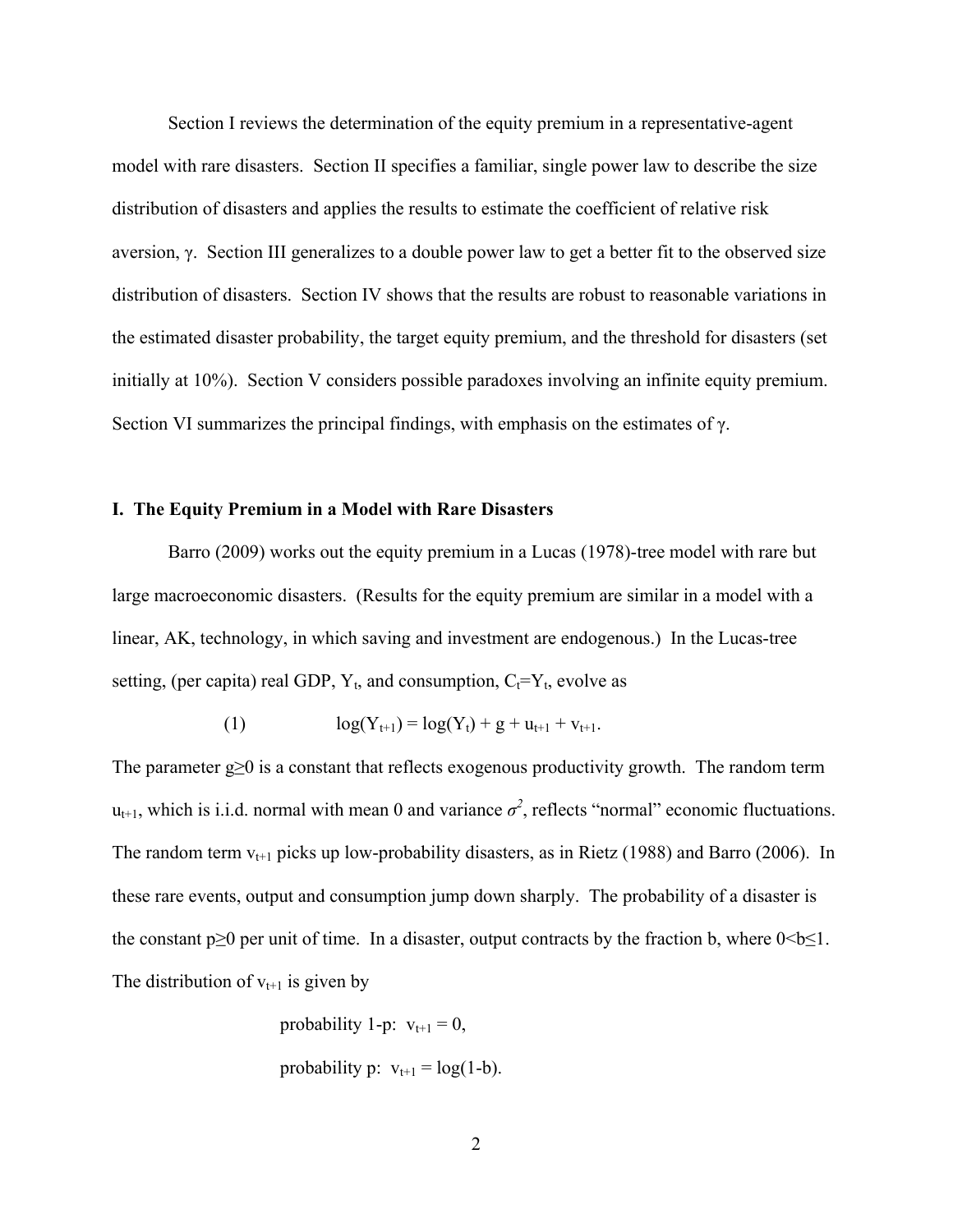The disaster size, b, follows some probability density function. In previous research, the density for b was gauged by the observed histogram. The present analysis specifies the form of this distribution—as a power law—and estimates the parameters, including the exponent of the upper tail. Note that the expected growth rate,  $g^*$ , of consumption and GDP is

$$
g^* = g + (1/2) \cdot \sigma^2 - p \cdot Eb,
$$

where Eb is the mean disaster size.

 Barro (2009) shows that, with a representative agent with Epstein-Zin (1989)-Weil (1990) preferences, the formula for the unlevered equity premium is, when the period length approaches zero:

(2) 
$$
r^{e} - r^{f} = \gamma \sigma^{2} + p \cdot E \{b \cdot [(1-b)^{-\gamma} - 1] \},
$$

where  $r<sup>e</sup>$  is the expected rate of return on unlevered equity (a claim on aggregate consumption flows),  $r^f$  is the risk-free rate, and  $\gamma$  is the coefficient of relative risk aversion.<sup>1</sup> The term in curly brackets has a straightforward interpretation under power utility, where γ equals the reciprocal of the intertemporal elasticity of substitution (IES) for consumption. Then this term is the product of the proportionate decline in equity value during a disaster, b, and the excess of marginal utility of consumption in a disaster state compared to that in a normal state,  $(1-b)^{\gamma}$ -1. Note that, in the present setting, the proportionate fall in equity value during a disaster, b, equals the proportionate fall in consumption and GDP during the disaster.

Equation (2) can be expressed as

 $\overline{a}$ 

(3) 
$$
r^{e} - r^{f} = \gamma \sigma^{2} + p \cdot [E(1-b)^{\gamma} - E(1-b)^{1-\gamma} - Eb].
$$

Equation (3) shows that the key properties of the distribution of b are the expectations of the variable  $1/(1-b)$  taken to the powers  $\gamma$  and  $\gamma$ -1. (The Eb term has a minor impact.)

<sup>&</sup>lt;sup>1</sup>The present analysis assumes that the representative agent's relative risk aversion is constant. Empirical support for this familiar specification appears in Brunnermeier and Nagel (2008) and Chiappori and Paiella (2008).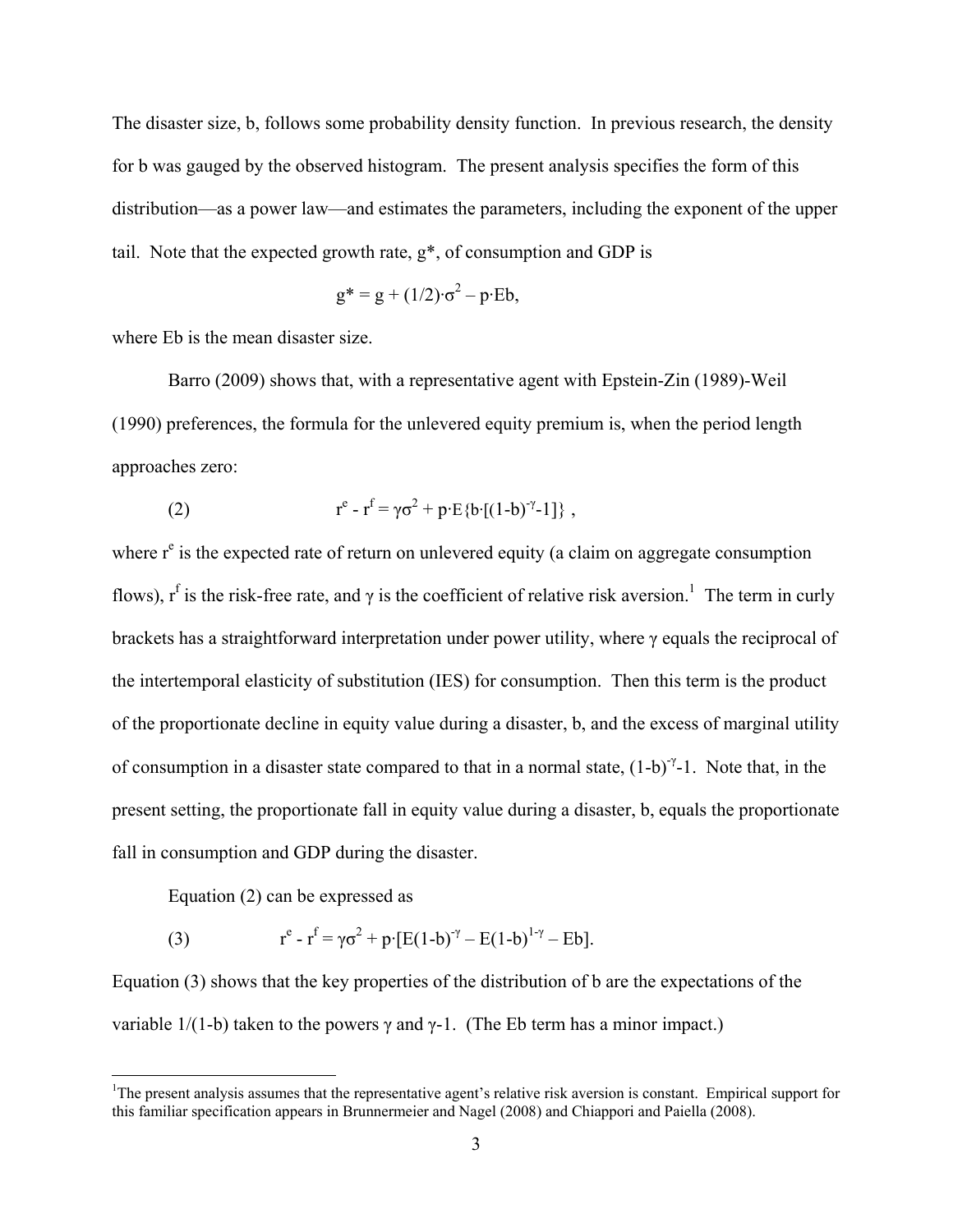Barro and Ursua (2008) studied macroeconomic disasters by using long-term annual data for real per capita consumer expenditure, C, for 24 countries and real per capita GDP (henceforth, called GDP) for 36 countries.<sup>2</sup> These data go back at least to 1914 and as far back as 1870, depending on availability, and end in 2006. The annual time series, including sources, are available at www.economics.harvard.edu/faculty/barro/data\_sets\_barro.

 Barro and Ursua (2008) followed Barro (2006) by using an NBER (National Bureau of Economic Research)-style peak-to-trough measurement of the sizes of macroeconomic contractions. Starting from the annual time series, proportionate contractions in C and GDP were computed from peak to trough over periods of one or more years, and declines by 10% or greater were considered. This method yielded 99 disasters for C (for 24 countries) and 157 for GDP (36 countries). The average disaster sizes, subject to the threshold of 10%, were similar for the two measures: 0.215 for C and 0.204 for GDP. The mean durations of the disasters were also similar: 3.6 years for C and 3.5 years for GDP. The listing of the disaster events—by country, timing, and size—are in Barro and Ursua (2008, Tables C1 and C2).<sup>3</sup>

 Equation (1) is best viewed as applying to short periods, approximating continuous time. In this setting, disasters arise as downward jumps at an instant of time, and the disaster size, b, has no time units. In contrast, the underlying data on C and GDP are annual flows. In relating the data to the theory, there is no reason to identify disaster sizes, b, with large contractions in C or GDP observed particularly from one year to the next. In fact, the major disaster events exemplified by the world wars and the Great Depression—clearly feature cumulative declines

<u>.</u>

 $2$ This approach assumes that the same process for generating macroeconomic disasters and the same model of household risk aversion applies to all countries at all points in time. In general, reliable estimation of parameters for a rare-disasters model requires a lot of data coming from a population that can be viewed as reasonably homogeneous. However, Barro and Ursua (2008) found that results on the determinants of the equity premium were similar if the sample were limited to OECD countries.

<sup>&</sup>lt;sup>3</sup>These data on disaster sizes are the ones used in the current study, except for a few minor corrections. The values used are in an online appendix.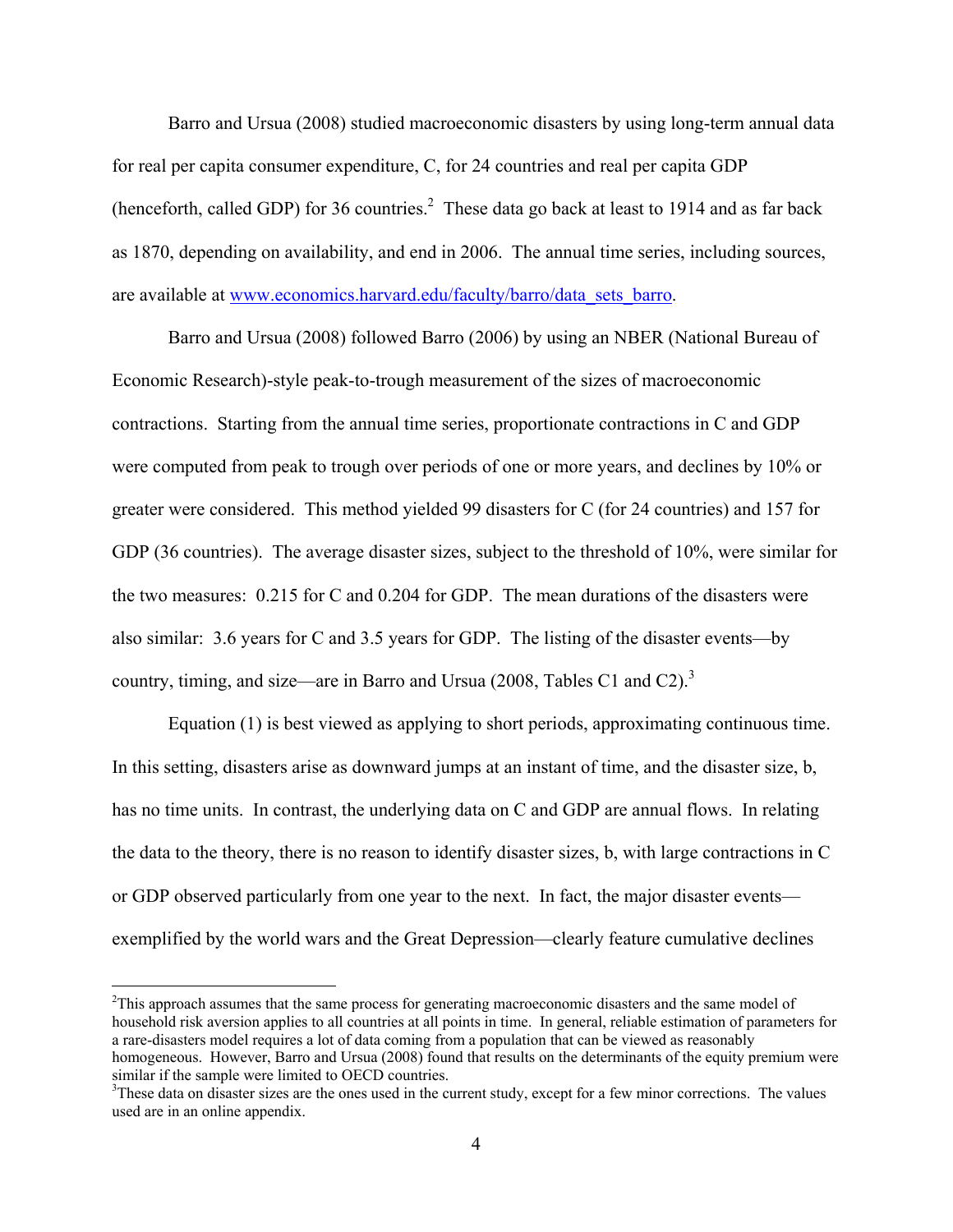over several years, with durations of varying length. In Barro (2006) and Barro and Ursua (2008), the disaster jump sizes, b, in the continuous-time model—corresponding to equation (3) for the equity premium—were approximated empirically by the peak-to-trough measures of cumulative, proportionate decline. Barro (2006, Section V) showed that this procedure would be reasonably accurate if the true model were one with discrete periods with length corresponding to the duration of disasters (all with the same duration, say 3-1/2 years).

 The peak-to-trough method for gauging disaster sizes has a number of shortcomings, addressed in ongoing research by Nakamura, Steinsson, Barro, and Ursua (2011). In this work, the underlying model features a probability per year, p, of entering into a disaster state. (Disaster events are allowed to be correlated across countries, as in the world wars and the Great Depression.) Disasters arise in varying sizes (including occasional bonanzas), and the disaster state persists stochastically. This specification generates frequency distributions for the cumulative size and duration of disasters. In addition, as in Gourio (2008), post-disaster periods can feature recoveries in the form of temporarily high growth rates.<sup>4</sup>

 The most important implication of Nakamura, et al. (2011) for the equity premium comes from the recoveries. Since, on average, only half the decline in consumption during a disaster turns out to be permanent, the model's predicted equity premium falls short of the value in equation (3). The other extensions have less influence on the equity premium, although the stochastic duration of disasters matters because of effects on the correlation between consumption growth and stock returns during disasters.

<sup>&</sup>lt;sup>4</sup>One non-issue (raised by Constantinides [2008, pp. 343-344] and Donaldson and Mehra [2008, p. 84]) is the apparent mismatch between the units for rates of return—per year—and the measurement of disaster sizes by cumulative declines over multiple years (with a mean duration around 3-1/2 years). As already noted, the peak-totrough measures of macroeconomic decline are approximations to the model's jump declines, which have no time units.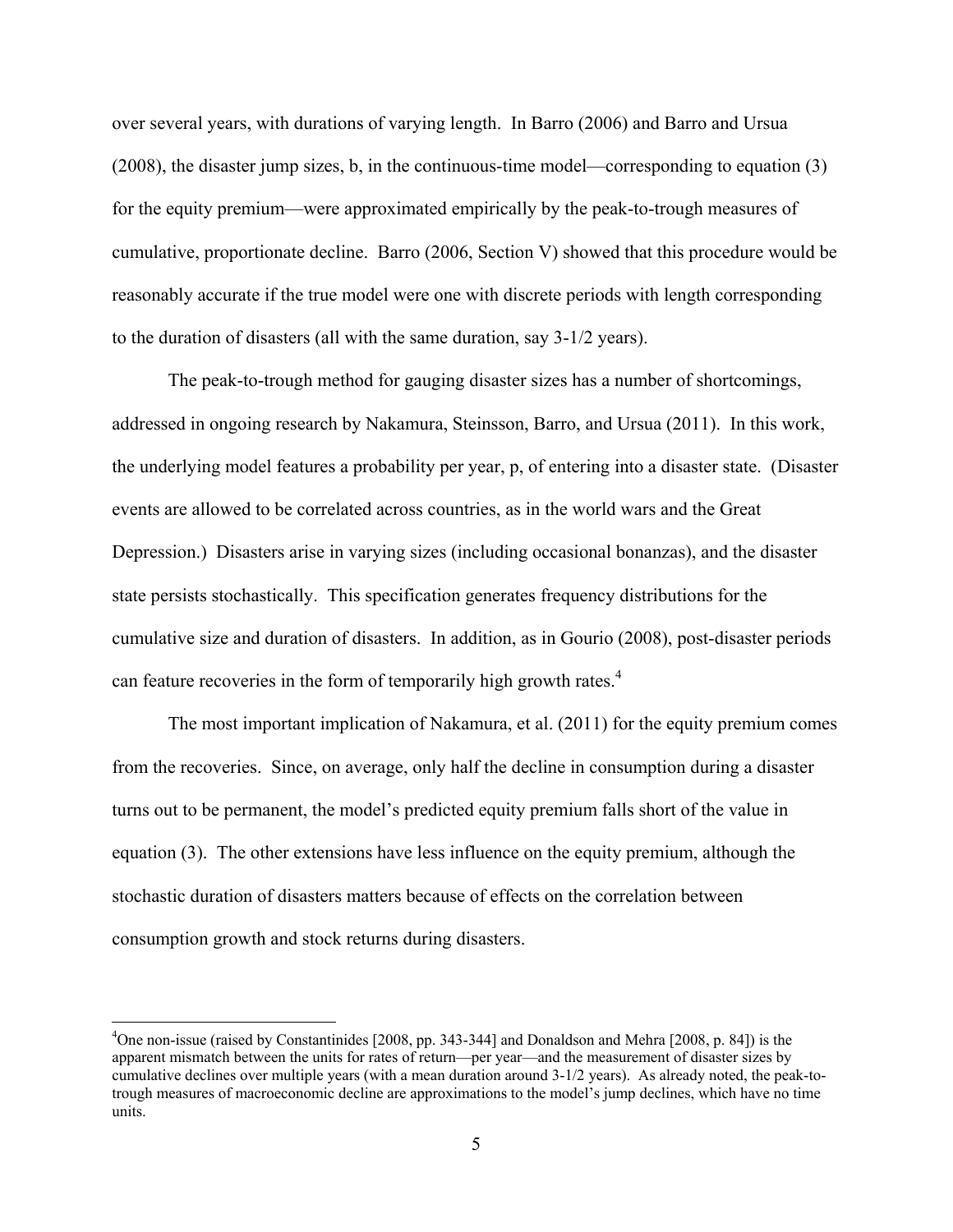The present analysis uses the peak-to-trough measures of declines in C and GDP to generate an empirical distribution of disaster sizes, b. Figures 1 and 2 show the corresponding histograms for transformed disaster sizes,  $1/(1-b)$ , for C and GDP, respectively. The findings in Nakamura, et al. (2011) suggest that these measures will be satisfactory for characterizing the distribution of disaster sizes but that some downward adjustment to the equity premium in equation (3) would be appropriate to account particularly for the partly temporary nature of the typical disaster.

 As in previous research, the estimated disaster probability, p, equals the ratio of the number of disasters to the number of non-disaster years. This calculation yields p=0.0380 per year for C and p=0.0383 for GDP. Thus, disasters (macroeconomic contractions of 10% or more) typically occur around 3 times per century. The U.S. experience for C is comparatively mild, featuring only 2 contractions of 10% or more over 137 years—with troughs in 1921 and 1933. However, for GDP, the U.S. data show 5 contractions of 10% or more, with troughs in 1908, 1914, 1921, 1933, and 1947.<sup>5</sup>

 Barro and Ursua (2008, Tables 10 and 11) used the observed histograms for disaster sizes from the C and GDP data (Figures 1 and 2) to compute the expectation (that is, the sample average) of the expression in brackets on the right side of equation (3) for alternative coefficients of relative risk aversion, γ. The resulting values were multiplied by the estimated p to calculate the disaster term on the right side of the equation. The other term on the right side,  $\gamma \sigma^2$ , was computed under the assumption  $\sigma$ =0.02 per year. However, as in Mehra and Prescott (1985), this term was trivial, compared to the equity premium of around 0.05, for plausible values of  $\gamma$ (even with higher, but still reasonable, values of  $\sigma$ ). Hence, the disaster term ended up doing

<sup>&</sup>lt;sup>5</sup>The 1947 GDP contraction was associated with the demobilization after WWII and did not involve a decline in C. The 1908 and 1914 GDP contractions featured declines in C but not up to the threshold of 10%.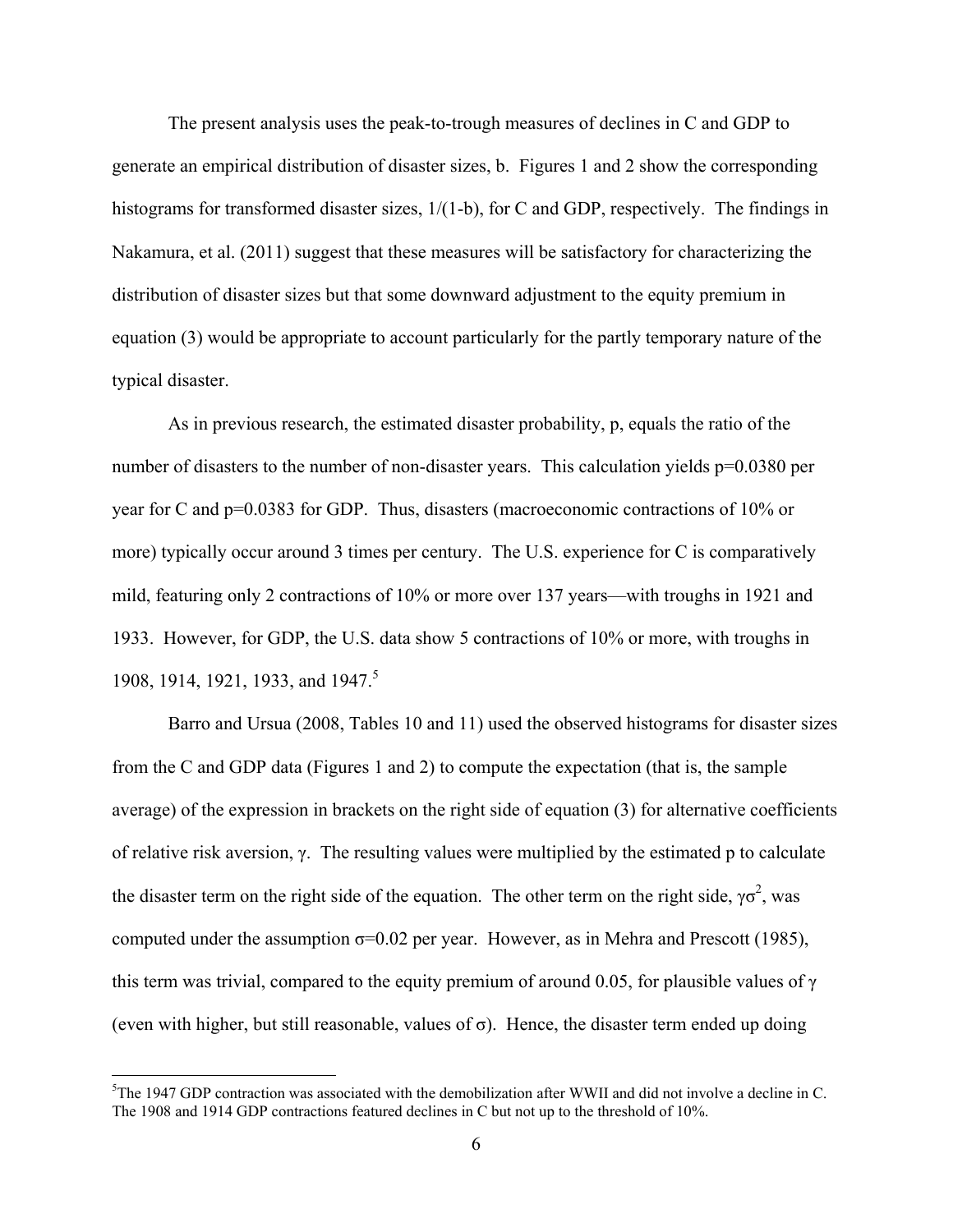almost all the work in explaining the equity premium. A key finding was that a  $\gamma$  around 3.5 got the model's equity premium into the neighborhood of the target value of 0.05.

# **II. Single-Power-Law Distribution**

We work with the transformed disaster size,

$$
z \equiv 1/(1-b),
$$

which is the ratio of normal to disaster consumption or GDP. This variable enters into the formula for the equity premium in equation (3). The threshold for b, taken to be 0.095, translates into one for z of  $z_0$ =1.105. As b approaches 1, z approaches  $\infty$ , a limiting property that accords with the usual setting for a power-law distribution.

We start with a familiar, single power law, which specifies the density function as

$$
f(z) = Az^{(\alpha+1)},
$$

for  $z \ge z_0$ , where A>0 and  $\alpha$ >0. The condition that the density integrate to 1 from  $z_0$  to  $\infty$  implies

$$
(5) \t\t\t A = \alpha z_0^{\alpha}.
$$

 The power-law distribution in equation (4) has been applied widely in physics, economics, computer science, ecology, biology, astronomy, and so on. For a review, see Mitzenmacher (2003a). Gabaix (2009) provides examples of power laws in economics and finance and discusses forces that can generate these laws. The examples include sizes of cities (Gabaix and Ioannides [2004]), stock-market activity (Gabaix, et al. [2003, 2006]), CEO compensation (Gabaix and Landier [2008]), and firm size (Luttmer [2007]). The power-law distribution has been given many names, including heavy-tail distribution, Pareto distribution, Zipfian distribution, and fractal distribution.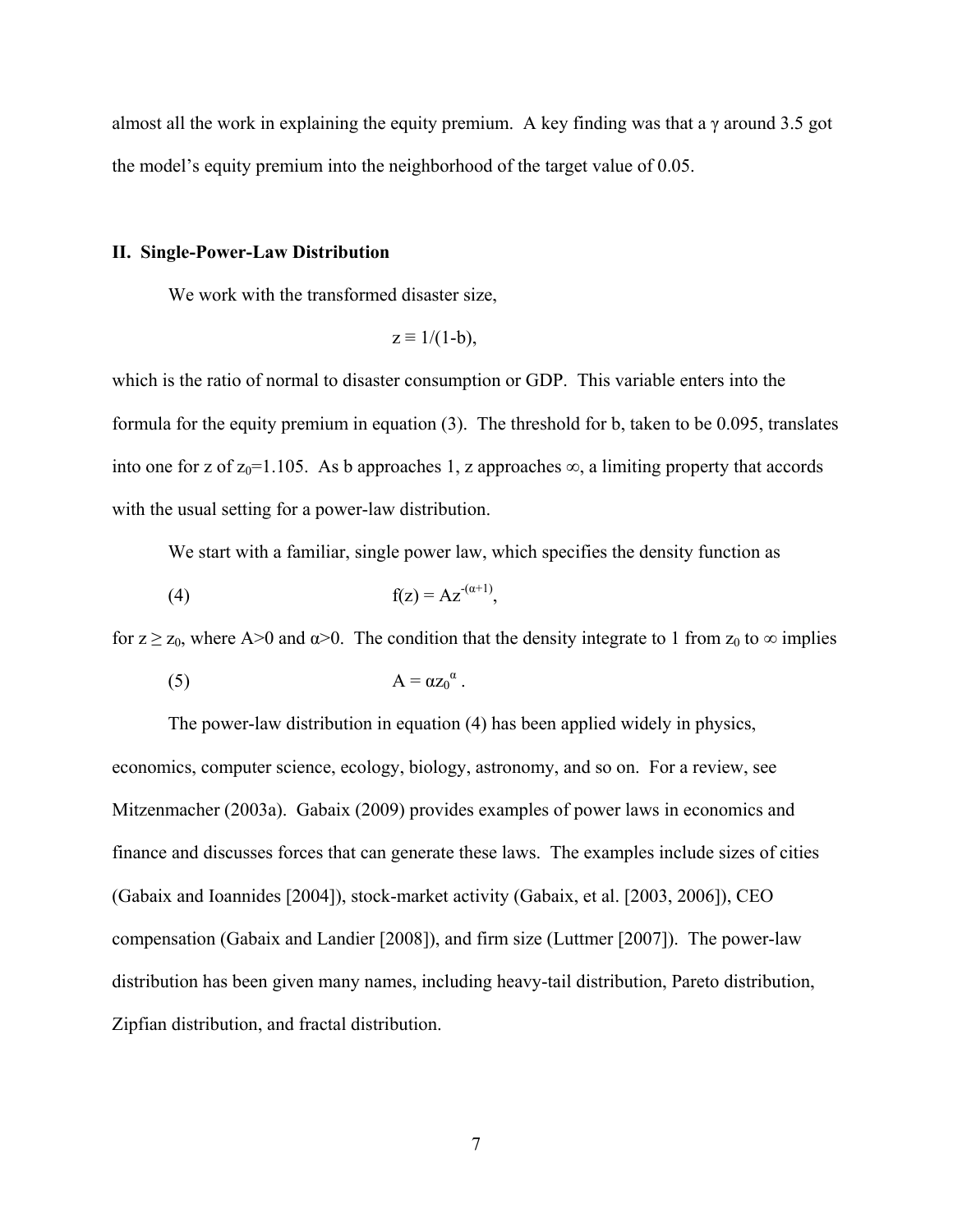Pareto (1897) observed that, for large populations, a graph of the logarithm of the number of incomes above a level *x* against the logarithm of *x* yielded points close to a straight line with slope  $-\alpha$ . This property corresponds to a density proportional to  $x^{-(\alpha+1)}$ ; hence, Pareto's  $\alpha$ corresponds to ours in equation (4). The straight-line property in a log-log graph can be used to estimate α, as done by Gabaix and Ibragimov (2011) using least squares. A more common method uses maximum-likelihood estimation (MLE), following Hill (1975). We use MLE in our study.

 In some applications, such as the distribution of income, the power law gives a poor fit to the observed frequency data over the whole range but provides a good fit to the upper tail.<sup>6</sup> In many of these cases, a double power law**—**with two different exponents over two ranges of z fits the data well. For uses of this method, see Reed (2003) on the distribution of income and Mitzenmacher (2003b) on computer file sizes. The double power law requires estimation of a cutoff value, δ, for z, above which the upper-tail exponent,  $\alpha$ , for the usual power law applies. For expository purposes, we begin with the single power law, but problems in fitting aspects of the data eventually motivate a switch to the richer specification.

 The single-power-law density in equations (4) and (5) implies that the equity premium in equation (3) is given by

(6) 
$$
r^{e} - r^{f} = \gamma \sigma^{2} + p \cdot \left\{ \left( \frac{\alpha}{\alpha - \gamma} \right) z_{0}^{\gamma} - \left( \frac{\alpha}{\alpha + 1 - \gamma} \right) z_{0}^{\gamma - 1} + \left( \frac{\alpha}{\alpha + 1} \right) \cdot \left( \frac{1}{z_{0}} \right) - 1 \right\}
$$

if  $\alpha \rightarrow \gamma$ . (This formula makes no adjustment for the partially temporary nature of disasters, as described earlier.) For given  $p$  and  $z_0$ , the disaster term on the right side involves a race between γ, the coefficient of relative risk aversion, and α, the tail exponent. An increase in γ raises the

 $\overline{a}$ 

 $6$  There have been many attempts to explain this Paretian tail behavior, including Champernowne (1953), Mandelbrot (1960), and Reed (2003).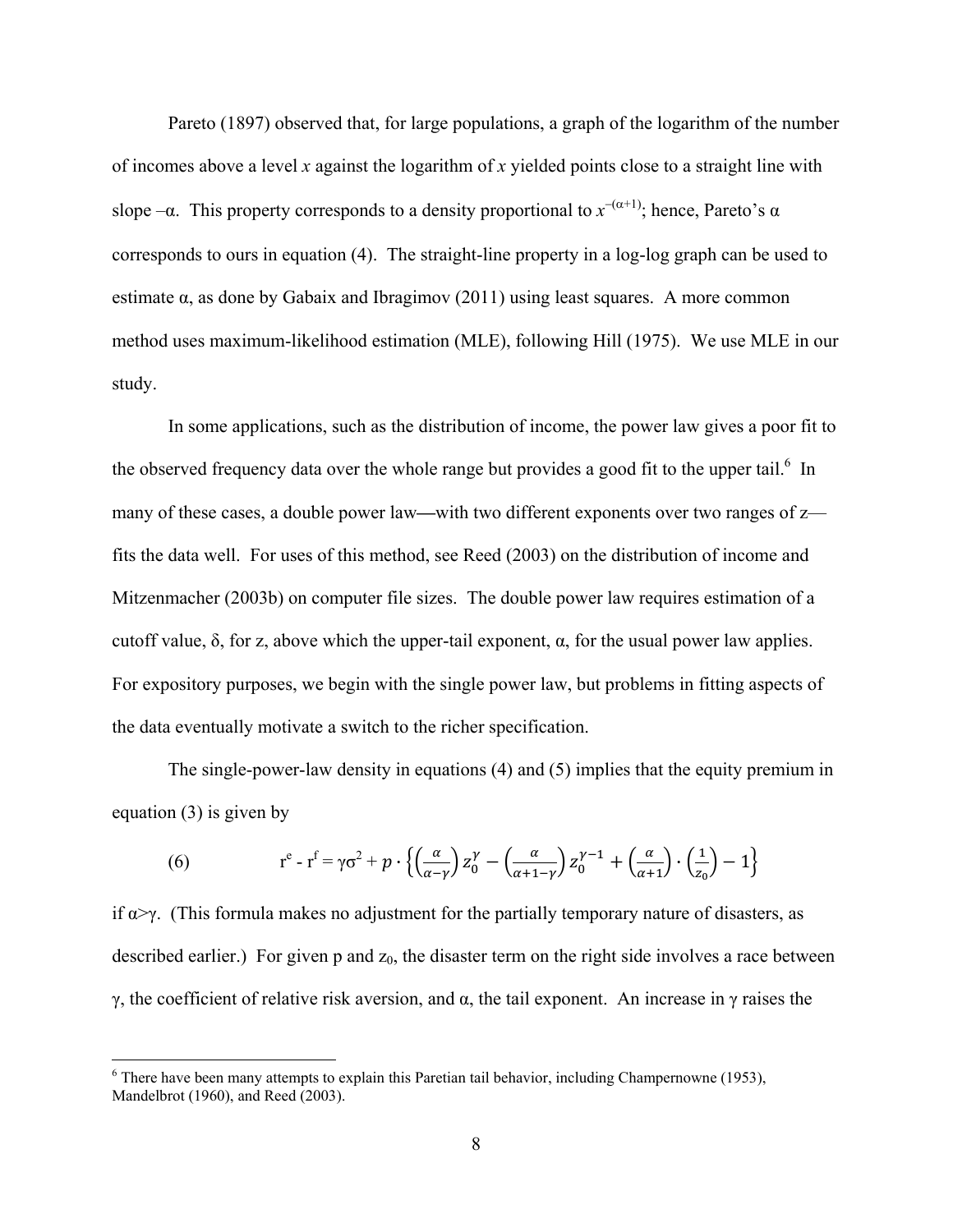disaster term, but a rise in  $\alpha$  implies a thinner tail and, therefore, a smaller disaster term. If  $\alpha \leq \gamma$ , the tail is sufficiently thick that the equity premium is infinite. This result corresponds to a riskfree rate,  $r^f$ , of -∞. We discuss these possibilities later. For now, we assume  $\alpha \rightarrow \gamma$ .

We turn now to estimation of the tail exponent,  $\alpha$ . When equation (4) applies, the log likelihood for N independent observations on z (all at least as large as the threshold,  $z_0$ ) is

(7) 
$$
\log(L) = N \cdot [\alpha \cdot \log(z_0) + \log(\alpha)] - (\alpha + 1) \cdot [\log(z_1) + ... + \log(z_N)],
$$

where we used the expression for A from equation (5). The MLE condition for  $\alpha$  follows readily as

(8) 
$$
N/\alpha = \log(z_1/z_0) + ... + \log(z_N/z_0).
$$

We obtained standard errors and 95% confidence intervals for the estimate of  $\alpha$  from bootstrap methods.<sup>7</sup>

Table I shows that the point estimate of  $\alpha$  for the 99 C disasters is 6.27, with a standard error of 0.81 and a 95% confidence interval of (4.96, 8.12). Results for the 157 GDP disasters are similar: the point estimate of  $\alpha$  is 6.86, with a standard error of 0.76 and a 95% confidence interval of (5.56, 8.48).

Given an estimate for  $\alpha$ —and given  $\sigma$ =0.02, z<sub>0</sub>=1.105, and a value for p (0.0380 for C and 0.0383 for GDP)—we need only a value for  $\gamma$  in equation (6) to determine the predicted equity premium,  $r^e$ - $r^f$ . To put it another way, we can find the value of  $\gamma$  needed to generate  $r^{e}$ - $r^{f}$ =0.05 for each value of α. (The resulting γ has to satisfy γ<α for  $r^{e}$ - $r^{f}$  to be finite.) In Table I, the point estimate for  $\alpha$  of 6.27 from the single power law for the C data requires  $\gamma$ =3.97. The corresponding standard error for the estimated  $\gamma$  is 0.51, with a 95% confidence interval of (3.13,

<sup>&</sup>lt;sup>7</sup>See Efron and Tibshirani (1993). We get similar results based on -2·log(likelihood ratio) being distributed asymptotically as a chi-squared distribution with one degree of freedom (see Greene [2002]).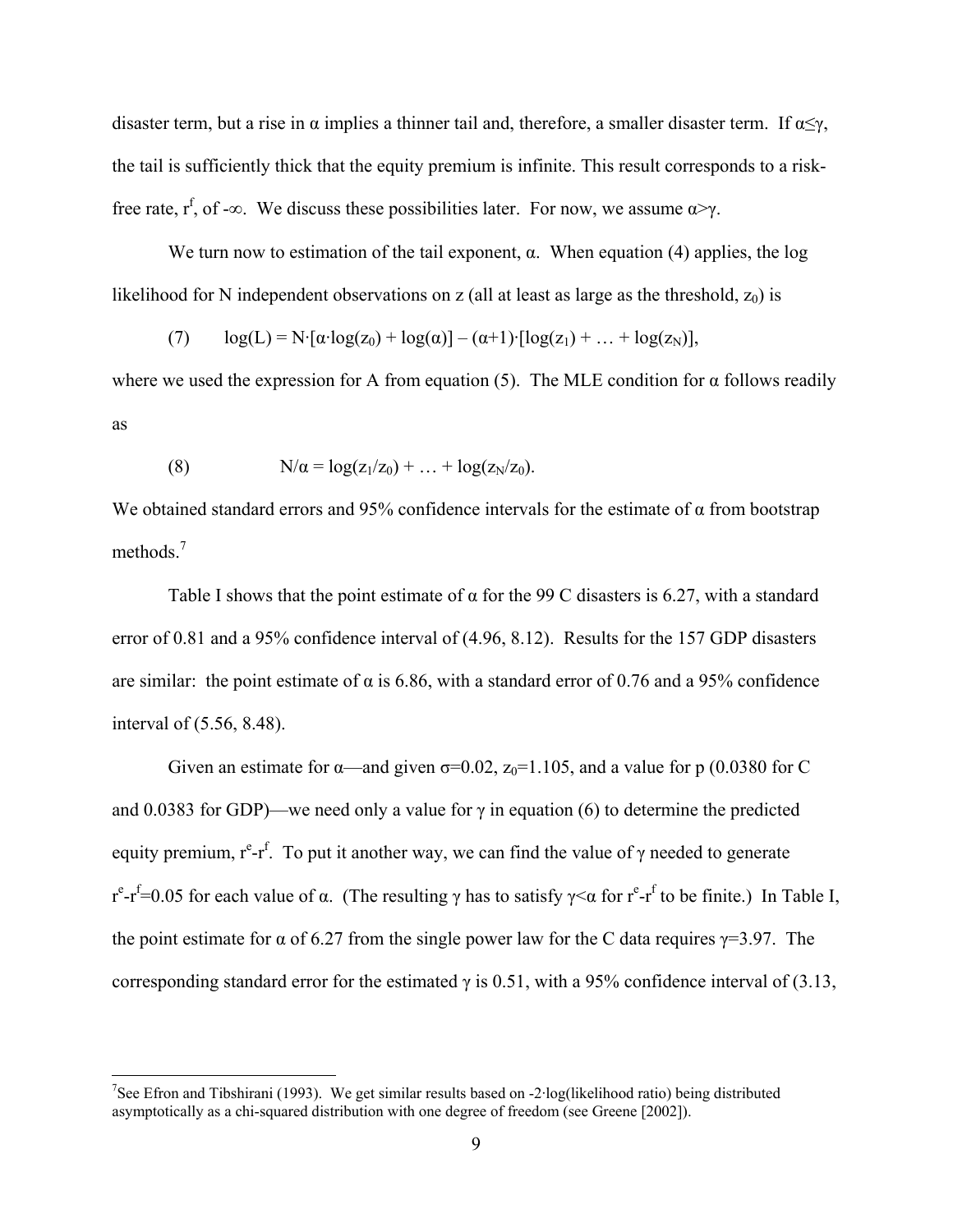5.13). For the GDP data, the point estimate of  $\gamma$  is 4.33, with a standard error of 0.48 and a 95% confidence interval of (3.50, 5.33).

 To assess these results, we now evaluate the fit of the single power law. Figure 1 compares the histogram for the C disasters with the frequency distribution implied by the single power law in equations (4) and (5), using  $z_0$ =1.105 and α=6.27 from Table I. An important inference is that the single power law substantially underestimates the frequency of large disasters. Similar results apply for GDP in Figure 2.

 The failures in the single power law are clearer in diagrams for cumulative densities. The straight lines in Figures 3 and 4 show, for C and GDP, respectively, fitted logs of probabilities that transformed disaster sizes exceed the values shown on the horizontal axes. The lines connecting the points show logs of normalized ranks of disaster sizes (as in Gabaix and Ibragimov [2011]). If the specified single power law were valid, the two graphs in each figure should be close to each other over the full range of z. However, the figures demonstrate that the single power laws underestimate the probabilities of being far out in the upper tails.

 One way to improve the fits is to allow for a smaller tail exponent at high disaster sizes by generalizing to a double power law. This form specifies an upper-tail exponent,  $\alpha$ , that applies for z at or above a cutoff value,  $\delta \geq z_0$ , and a lower-tail exponent, β, that applies below, for  $z<sub>0</sub>≤ z<sub>0</sub>$ . This generalization requires estimation of three parameters: the exponents, α and β, and the cutoff,  $\delta$ . We still treat the threshold,  $z_0$ , as known and equal to 1.105. We should note that the critical parameter for the equity premium is the upper-tail exponent,  $\alpha$ . The lower-tail exponent, β, is unimportant; in fact, the distribution need not follow a power law in the lower part. However, we have to specify a reasonable form for the lower portion to estimate the cutoff, δ, which influences the estimate of α.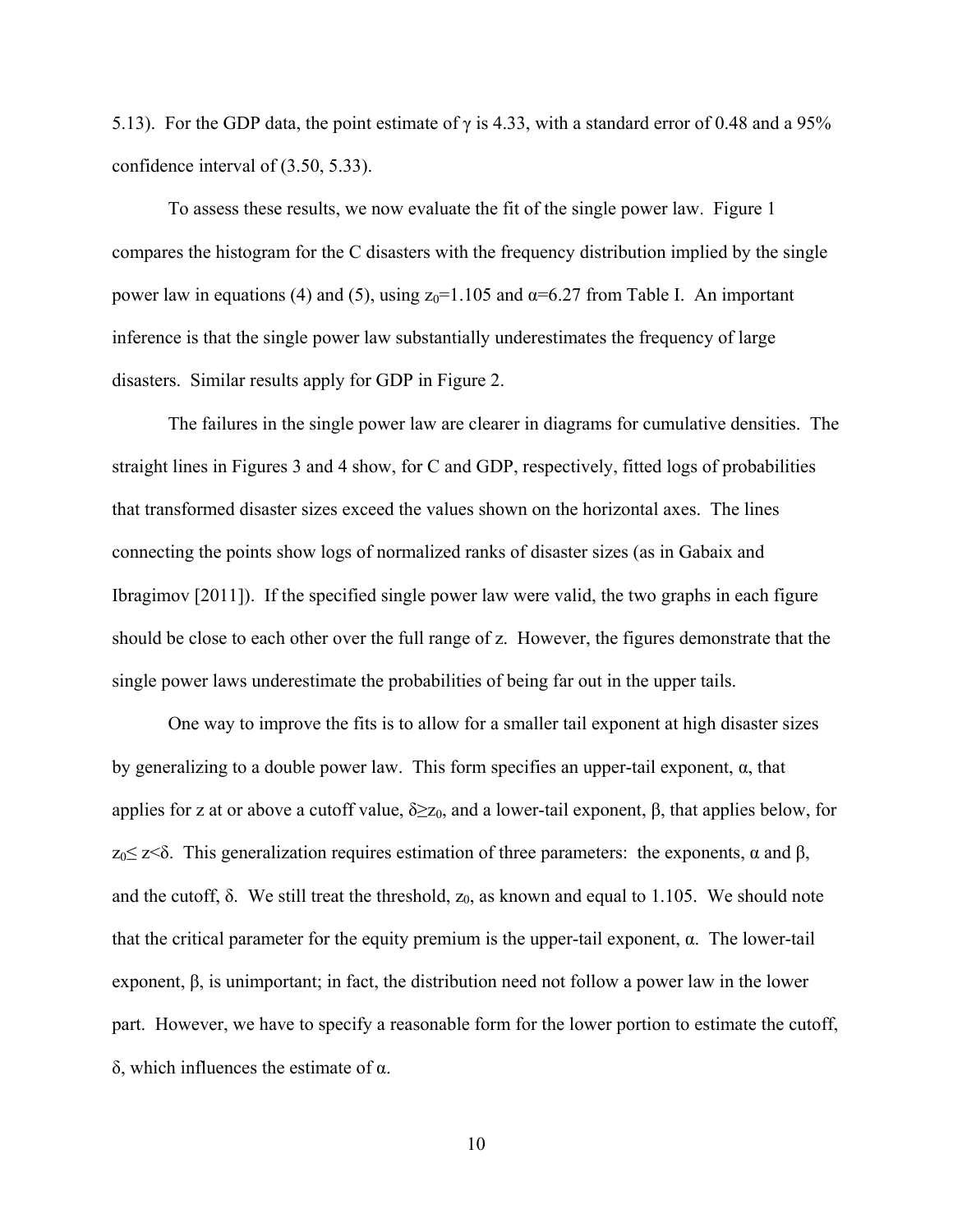# **III. Double-Power-Law Distribution**

The double-power-law distribution, with exponents  $\beta$  and  $\alpha$ , takes the form:

(9) 
$$
f(z) = \begin{cases} 0 & \text{if } z < z_0, \\ Bz^{-(\beta+1)} & \text{if } z_0 \leq z < \delta, \\ Az^{-(\alpha+1)} & \text{if } \delta \leq z, \end{cases}
$$

where  $\beta$ ,  $\alpha > 0$ ; A, B > 0; z<sub>0</sub> > 0 is the known threshold; and  $\delta \ge z_0$  is the cutoff separating the lower and upper parts of the distribution. The conditions that the density integrate to 1 over [ $z_0$ ,  $\infty$ ) and that the densities be equal just to the left and right of  $\delta$  imply

$$
(10) \t\t\t B = A \delta^{\beta-\alpha},
$$

(11) 
$$
\frac{1}{A} = \frac{\delta^{\beta-\alpha}}{\beta} (z_0^{-\beta} - \delta^{-\beta}) + \frac{\delta^{-\alpha}}{\alpha}.
$$

The single power law in equations (4) and (5) is the special case of equations (9)-(11) when  $\beta = \alpha$ .

 The position of the cutoff, δ, determines the number, K, among the total observations, N, that lie below the cutoff. The remaining N-K observations are at or above the cutoff. Therefore, the log likelihood can be expressed as a generalization of equation (7) as:

(12) 
$$
\log(L) = N \cdot \log(A) + K \cdot (\beta - \alpha) \cdot \log(\delta) - (\beta + 1) \cdot [\log(z_1) + ... + \log(z_K)] - (\alpha + 1) \cdot [\log(z_{K+1}) + ... + \log(z_N)],
$$

where A satisfies equation (11).

We use maximum likelihood to estimate  $\alpha$ ,  $\beta$ , and  $\delta$ . One complication is that small changes in δ cause discrete changes in K when one or more observations lie at the cutoff. These jumps do not translate into jumps in log(L) because the density is equal just to the left and right of the cutoff. However, jumps arise in the derivatives of  $log(L)$  with respect to the parameters. This issue does not cause problems in finding numerically the values of  $(\alpha, \beta, \delta)$  that maximize  $log(L)$  in equation (12). Moreover, we get virtually the same answers if we rely on the first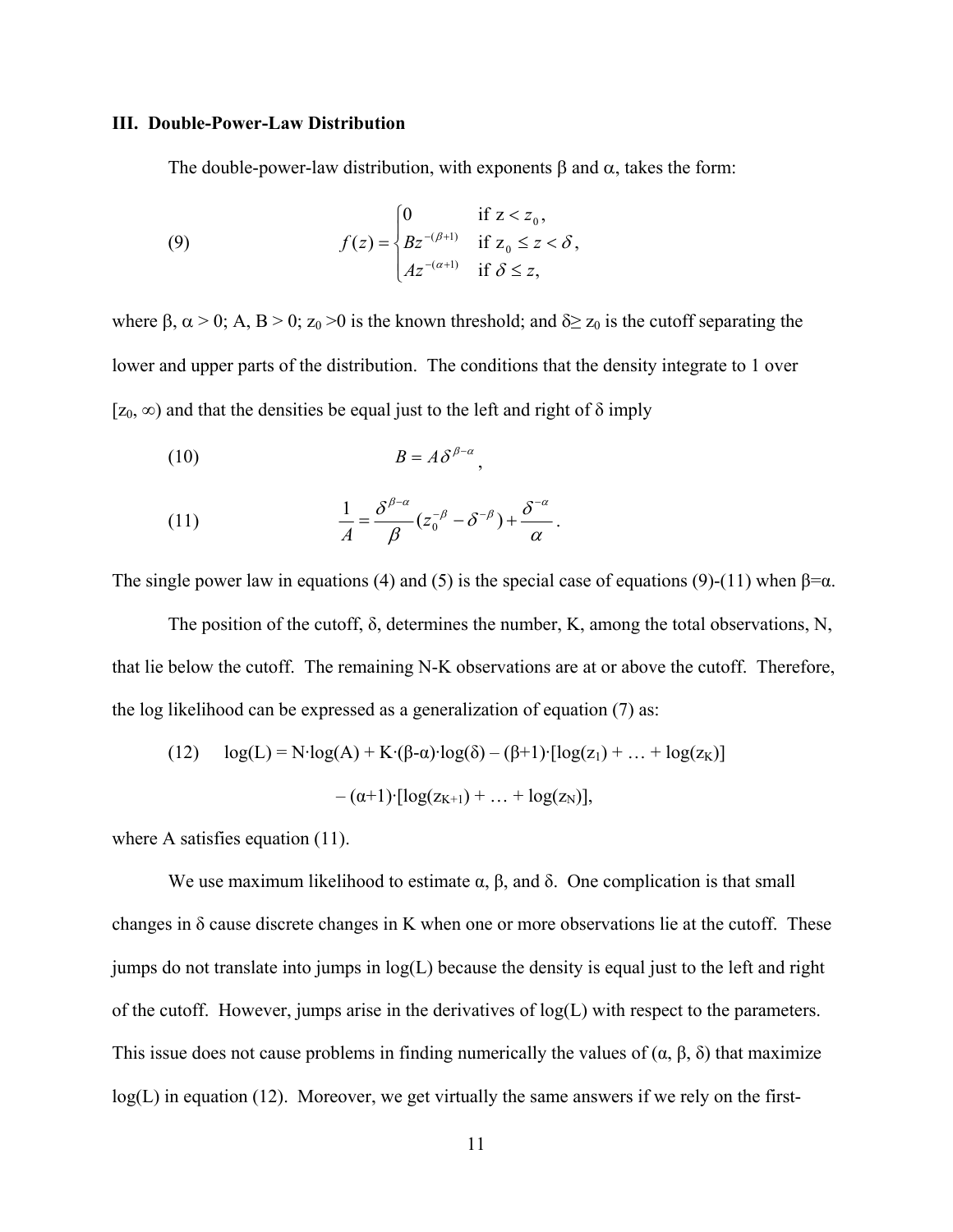order conditions for maximizing  $log(L)$  calculated while ignoring the jump problem for the cutoff. These first-order conditions are generalizations of equation  $(8)$ .<sup>8</sup>

In Table I, the sections labeled double power show the point estimates of  $(\alpha, \beta, \delta)$  for the C and GDP data. We again compute standard errors and 95% confidence intervals using bootstrap methods. A key finding is that the upper-tail exponent,  $\alpha$ , is estimated to be much smaller than the lower-tail exponent,  $\beta$ . For example, for C, the estimate of  $\alpha$  is 4.16, standard error = 0.87, with a confidence interval of (2.66, 6.14), whereas that for  $\beta$  is 10.10, standard error = 2.40, with a confidence interval of (7.37, 15.17). The estimates reject the hypothesis  $\alpha = \beta$  in favor of  $\alpha < \beta$  at low p-values (for C and GDP).

Table I shows that the estimated cutoff value,  $\delta$ , for the C disasters is 1.38—recall that this value corresponds to the transformed disaster size,  $z = 1/(1-b)$ . The corresponding cutoff for b is 0.275. With this cutoff, 77 of the C crises fall below the cutoff, whereas 22 are above. The corresponding cutoff for b with the GDP crises is 0.320, implying that 136 events fall below the cutoff, whereas 21 are above. Despite the comparatively small number of crises above the cutoffs, we know from previous research (Barro and Ursua [2008, Tables 10 and 11]) that the really large crises have the main influence on the equity premium. That assessment still holds for the present analysis.

 Figure 5 compares the histogram for the C disasters with the frequency distribution implied by the double power law in equations (9)-(11), using  $z_0=1.105$ ,  $\alpha=4.16$ ,  $\beta=10.10$ , and

$$
\frac{1}{\sqrt[3]{2\pi}} \mathbb{E} \left[ \arg \left( \frac{z}{\alpha} \right) + \frac{1}{\sqrt{2\pi}} \right] \cdot \left[ \log \left( \frac{z}{\delta} \right) + \dots + \log \left( \frac{z}{\delta} \right) \right],
$$
\n
$$
\alpha \cdot \left[ \log \left( \frac{z_{K+1}}{z_0} \right) + \dots + \log \left( \frac{z_N}{z_0} \right) \right] + \beta \cdot \left[ \log \left( \frac{z_1}{z_0} \right) + \dots + \log \left( \frac{z_K}{z_0} \right) \right] = N,
$$
\n
$$
\frac{\delta}{z_0} = \left[ \frac{N\alpha + K \cdot (\beta - \alpha)}{\alpha \cdot (N - K)} \right]^{1/\beta}.
$$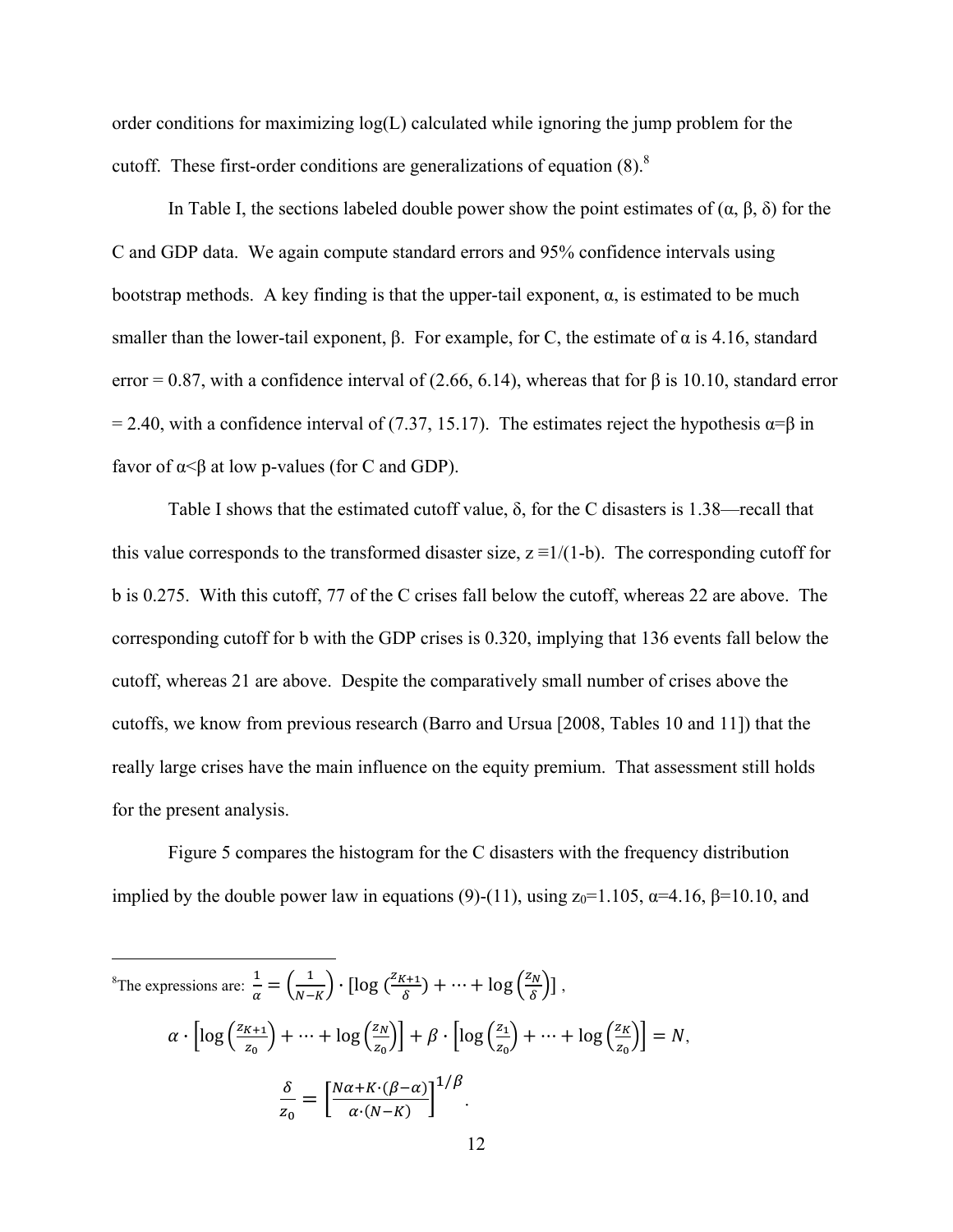δ=1.38 from Table I. Unlike the single power law in Figure 1, the double power law accords well with the histogram. Results are similar for the GDP data (not shown). Figures 6 and 7 provide corresponding information for cumulative densities. Compared with the single power laws in Figures 3 and 4, the double power laws accord much better with the upper-tail behavior. The improved fits suggest that the double power law would be superior for estimating the coefficient of relative risk aversion, γ.

 With respect to the equity premium, the key difference in Table I between the double and single power laws is the substantially smaller upper-tail exponents,  $\alpha$ . Since the estimated  $\alpha$  is now close to 4, rather than exceeding 6, the upper tails are much fatter when gauged by the double power laws. These fatter tails mean that a substantially lower coefficient of relative risk aversion, γ, accords with the target equity premium of 0.05.

Equation (3) still determines the equity premium,  $r^e-r^f$ . For given γ, a specification of (α, β, δ), along with  $z_0$ =1.105, determines the relevant moments of the disaster-size distribution. That is, we get a more complicated version of equation (6). (As before, this formulation does not adjust for the partially temporary nature of macroeconomic disasters.) Crucially, a finite  $r^{e} - r^{f}$ still requires  $\alpha \rightarrow \gamma$ . The results determine the estimate of  $\gamma$  that corresponds to those for  $(\alpha, \beta, \delta)$ in Table I (still assuming  $\sigma$ =0.02 and p=0.0380 for C and 0.0383 for GDP). This procedure yields point estimates for  $\gamma$  of 3.00 from the C disasters and 2.75 from the GDP disasters.

 As before, we use bootstrap methods to determine standard errors and 95% confidence intervals for the estimates of  $\gamma$ . Although the main parameter that matters is the upper-tail exponent,  $\alpha$ , we allow also for variations in  $\beta$  and  $\delta$ . For the C disasters, the estimated  $\gamma$  of 3.00 (Table I) has a standard error of 0.52, with a 95% confidence interval of (2.16, 4.15). For GDP,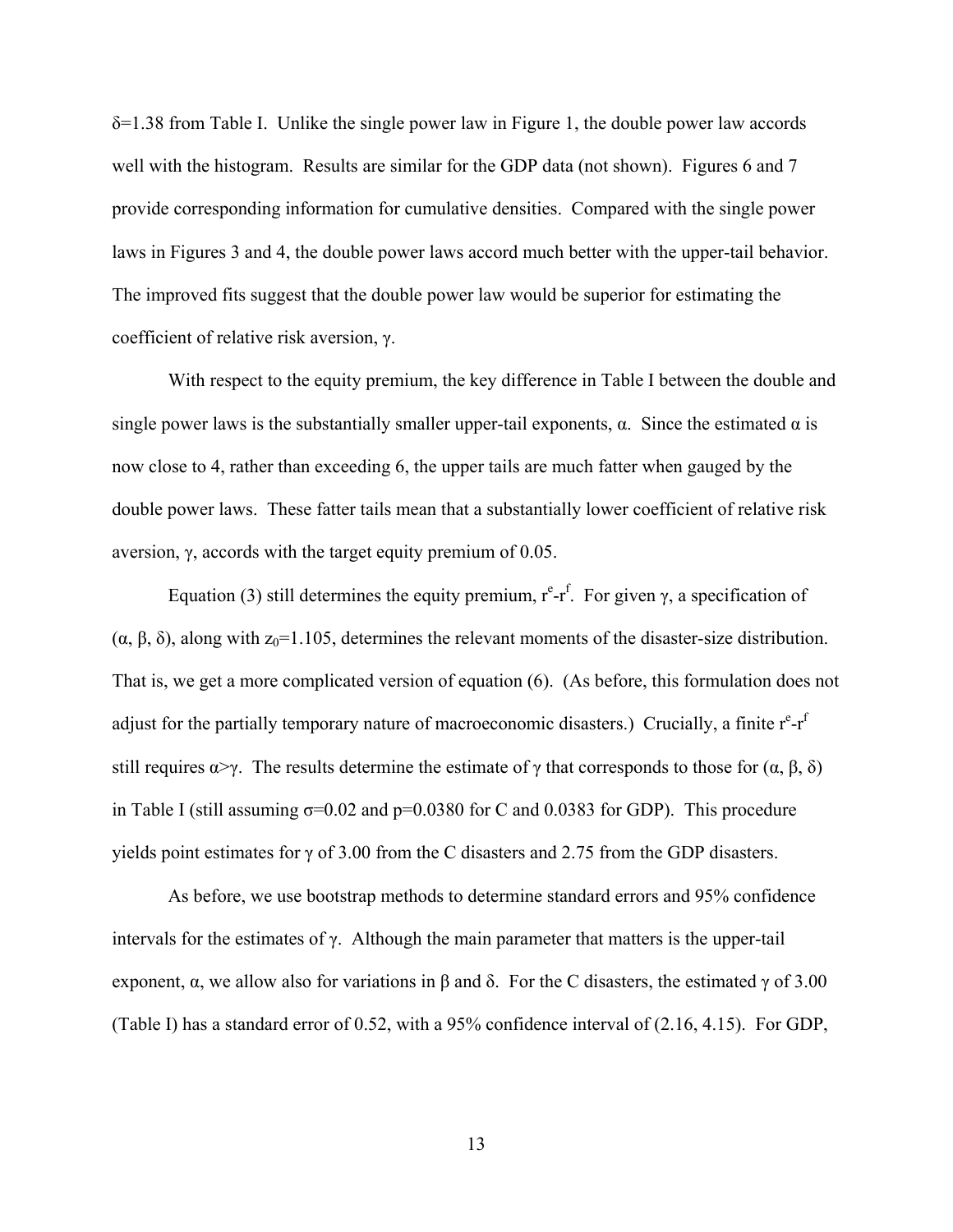the estimate of 2.75 has a standard error of 0.56, with a confidence interval of (2.04, 4.21). Thus, γ is estimated to be close to 3, with a 95% confidence band of roughly 2 to 4.<sup>9</sup>

Because of the fatter upper tails, the estimated  $\gamma$  around 3 is well below the values around 4 estimated from single power laws (Table I). Given the much better fit of the double power law, we concentrate on the estimated  $\gamma$  around 3. As a further comparison, results based on the observed histograms for C and GDP disasters (Barro and Ursua [2008, Tables 10 and 11]) indicated that a  $\gamma$  in the vicinity of 3.5 was needed to generate the target equity premium of 0.05.

 The last comparison reflects interesting differences in the two methods: the moments of the size distribution that determine the equity premium in equation (3) can be estimated from a parametric form (such as the double power law) that accords with the observed distribution of disasters sizes or from sample averages of the relevant moments (corresponding to histograms). A disadvantage of the parametric approach is that misspecification of the functional form particularly for the far upper tails that have few or no observations—may give misleading results. In contrast, sample averages seem to provide unbiased estimates for any underlying functional form. However, the sample-average approach is sensitive to a selection problem, whereby data tend to be missing for the largest disasters (sometimes because governments have collapsed or are fighting wars). This situation must apply to an end-of-world (or, at least, endof-country) scenario, discussed later, where b=1. The tendency for the largest disasters to be missing from the sample means that the sample-average approach tends to under-estimate the

 $\overline{a}$ 

<sup>&</sup>lt;sup>9</sup>For the threshold corresponding to b=0.095, there are 99 C crises, with a disaster probability, p, of 0.0380 per year and an average for b of 0.215. Using  $\gamma$ =3.00, the average of (1-b)<sup>-γ</sup> is 2.90 and that for (1-b)<sup>1-γ</sup> is 1.87. For b≥0.275, corresponding to the cutoff, there are 22 C crises, with p=0.0077, average for b of 0.417, average for  $(1-b)^{\gamma}$  of 7.12, and average for  $(1-b)^{1-\gamma}$  of 3.45. For GDP, with the threshold corresponding to b=0.095, there are 157 crises, with p=0.0383and an average for b of 0.204. Using  $\gamma$ =2.75, the average of (1-b)<sup>-γ</sup> is 2.58 and that for (1-b)<sup>1-γ</sup> is 1.68. For b≥0.320, corresponding to the cutoff, there are 21 GDP crises, with p=0.0046, average for b of 0.473, average for  $(1-b)^{-\gamma}$  of 8.43, and average for  $(1-b)^{1-\gamma}$  of 3.60.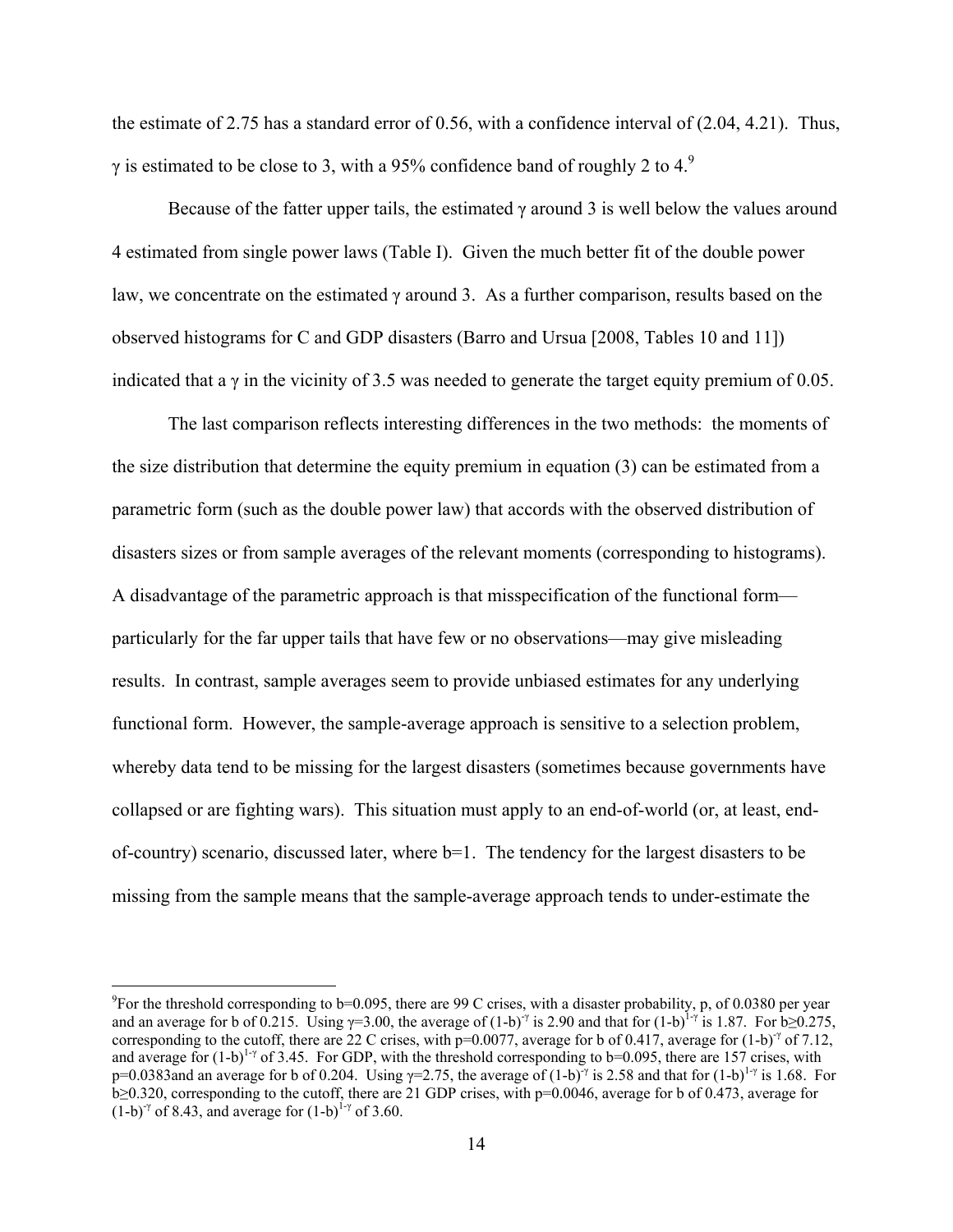fatness of the tails, thereby leading to an overstatement of  $\gamma$ <sup>10</sup>. In contrast, the parametric approach (with a valid functional form) may be affected little by missing data in the upper tail. That is, the estimate of the upper-tail exponent,  $\alpha$ , is likely to have only a small upward bias due to missing extreme observations, which have to be few in number. This contrast explains why our estimated  $\gamma$  around 3 from the double power laws (Table I) is noticeably smaller than the value around 3.5 generated by the observed histograms.

# **IV. Variations in Disaster Probability, Target Equity Premium, and Threshold**

We consider now whether the results on the estimated coefficient of relative risk aversion, γ, are robust to uncertainty about the disaster probability, p, the target equity premium,  $r^{e} - r^{f}$ , and the threshold,  $z_0$ , for disaster sizes. For p, the estimate came from all the sample data, not just the disasters: p equaled the ratio of the number of disasters (for C or GDP) to the number of non-disaster years in the full sample. Thus, a possible approach to assessing uncertainty about the estimate of p would be to use a model that incorporates all the data, along the lines of Nakamura, et al. (2011). We could also consider a richer setting in which p varies over time, as in Gabaix (2010). We carry out here a more limited analysis that assesses how "reasonable" variations in p influence the estimates of  $\gamma$ .<sup>11</sup>

 Figure 8 gives results for C, and analogous results apply for GDP (not shown). Recall that the baseline value for p of 0.038 led to an estimate for  $\gamma$  of 3.00, with a 95% confidence interval of (2.16, 4.15). Figure 8 shows that lowering p by a full percentage point (to 0.028)

 $\overline{a}$ 

 $10$ The magnitude of this selection problem has diminished with Ursua's (2010) construction of estimates of GDP and consumer spending for periods, such as the world wars, where standard data were missing. Recent additions to his data set—not included in our current analysis—are Russia, Turkey, and China (for GDP). As an example, the new data imply that the cumulative contraction in Russia from 1913 to 1921 was 62% for GDP and 71% for C.  $11$ For a given set of observed disaster sizes (for C or GDP), differences in p do not affect the maximum-likelihood

estimates for the parameters of the power-law distributions. We can think of differences in p as arising from changes in the overall sample size while holding fixed the realizations of the number and sizes of disaster events.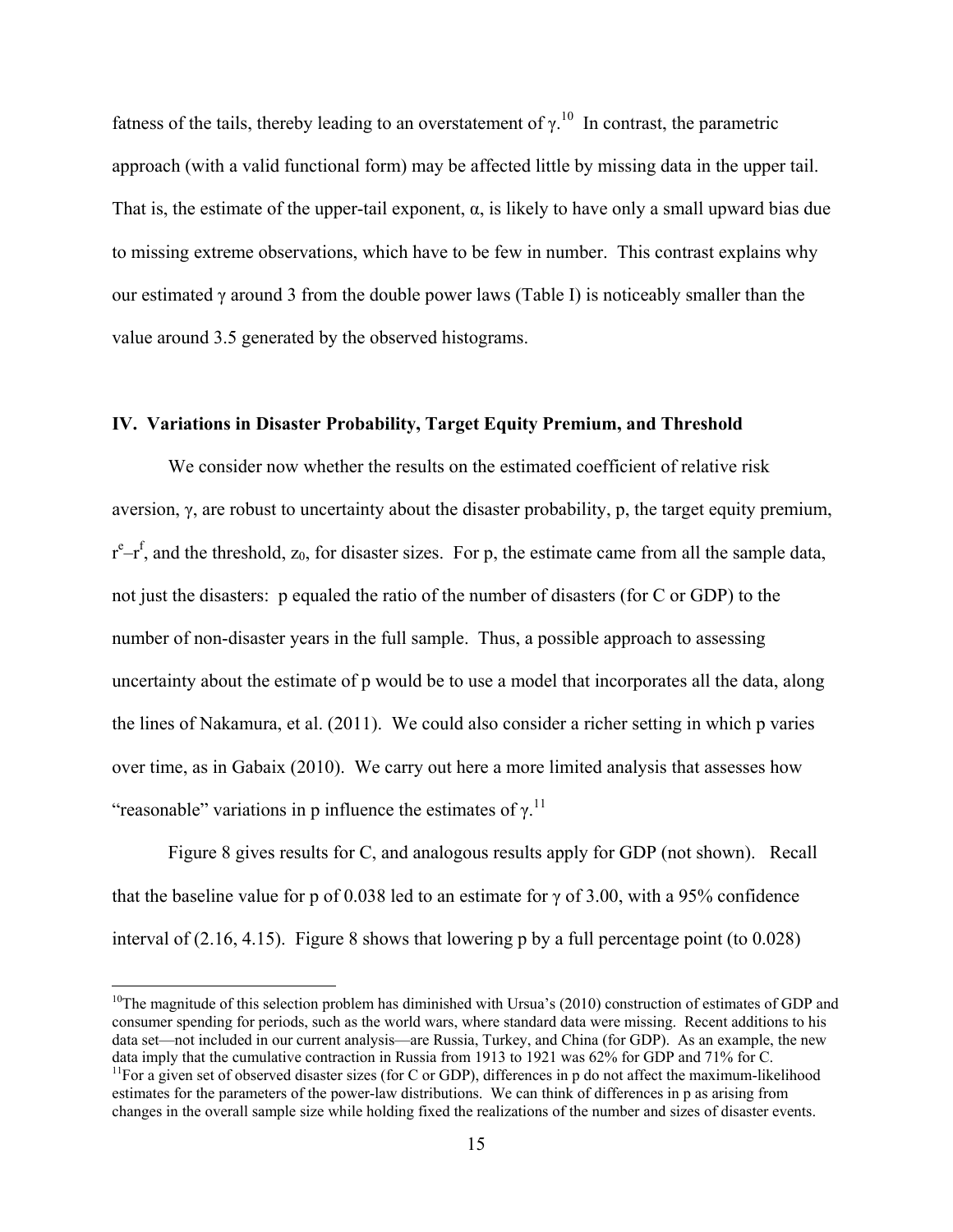increases the point estimate of  $\gamma$  to 3.2, whereas raising p by a full percentage point (to 0.048) decreases the point estimate of  $\gamma$  to 2.8. Thus, substantial variations in p have only a moderate effect on the estimated γ.

 We assumed that the target equity premium was 0.05. More realistically, there is uncertainty about this premium, which can also vary over time and space (due, for example, to shifts in the disaster probability, p). As with our analysis of p, we consider how reasonable variations in the target premium influence the estimated γ. An allowance for a higher target equity premium is also a way to adjust the model to account for the partly temporary nature of macroeconomic disasters. That is, since equation (3) overstates the model's equity premium when the typical disaster is partly temporary (as described before), an increase in the target premium is a way to account for this overstatement.

Equation (3) shows that variations in the equity premium,  $r^{e} - r^{f}$ , on the left side are essentially equivalent, but with the opposite sign, to variations in p on the right side. Therefore, diagrams for estimates of  $\gamma$  versus  $r^e-r^f$  look similar to Figure 8, except that the slope is positive. Quantitatively, for the C data, if  $r^e-r^f$  were 0.03, rather than 0.05, the point estimate of  $\gamma$  would be 2.6, rather than 3.0. On the other side, if  $r^e-r^f$  were 0.07, the point estimate of  $\gamma$  would be 3.2. Results with GDP are similar. Thus, substantial variations in the target equity premium have only a moderate influence on the estimated γ.

The results obtained, thus far, apply for a fixed threshold of  $z_0$ =1.105, corresponding to proportionate contractions, b, of size 0.095 or greater. This choice of threshold is arbitrary. In fact, our estimation of the cutoff value,  $\delta$ , for the double power laws in Table I amounts to endogenizing the threshold that applies to the upper tail of the distribution. We were able to estimate δ by MLE because we included in the sample a group of observations that potentially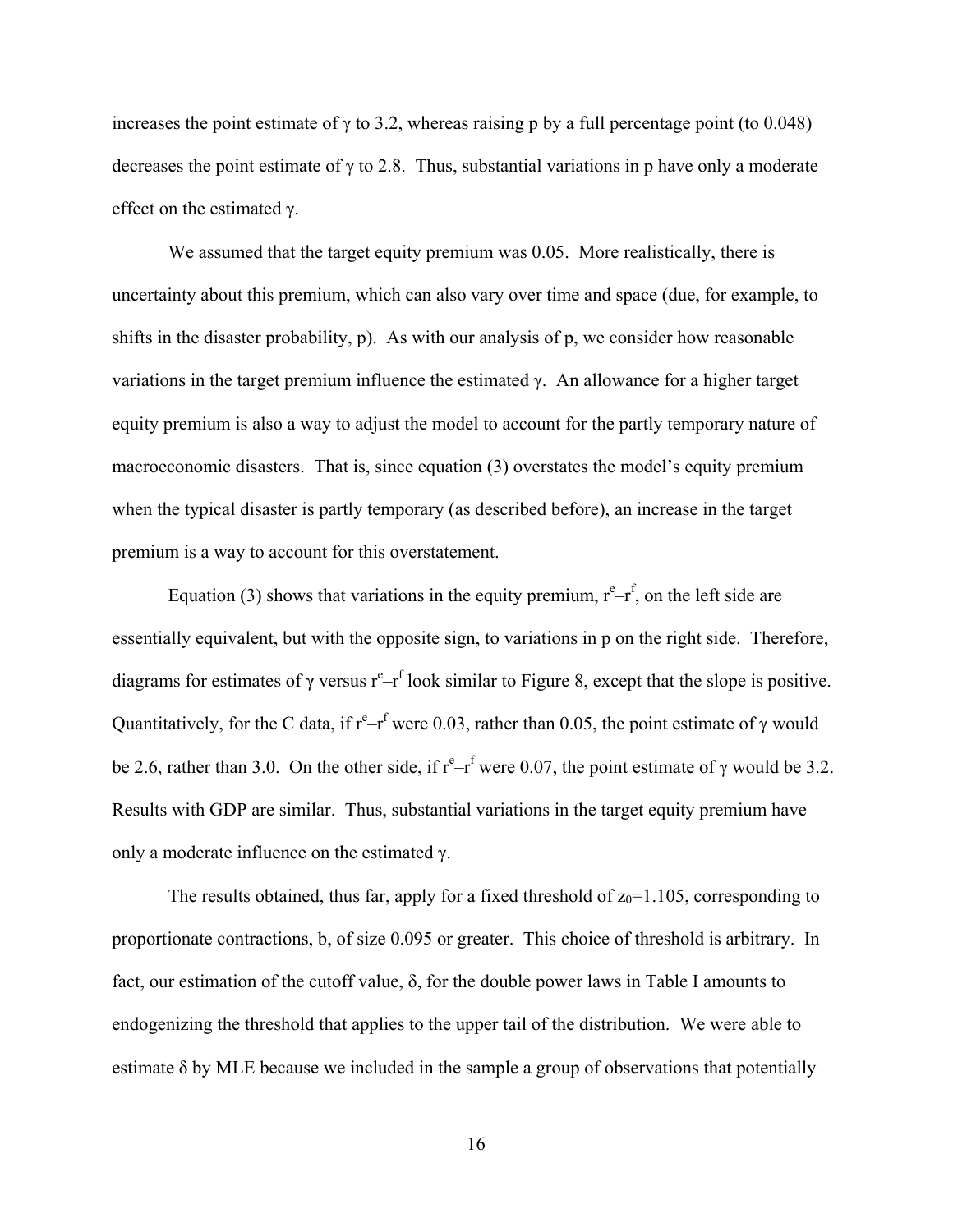lay below the cutoff. Similarly, to estimate the threshold,  $z_0$ , we would have to include observations that potentially lie below the threshold. As with estimates of p, this extension requires consideration of all (or at least more of) the sample, not just the disasters.

 As in the analysis of disaster probability and target equity premium, we assess the impact of variations in the threshold on the estimated coefficient of relative risk aversion, γ. We consider a substantial increase in the threshold,  $z_0$ , to 1.170, corresponding to b=0.145, the value used in Barro (2006). This rise in the threshold implies a corresponding fall in the disaster probability, p (gauged by the ratio of the number of disasters to the number of non-disaster years in the full sample). For the C data, the number of disasters declines from 99 to 62, and p decreases from 0.0380 to 0.0225. For the GDP data, the number of disasters falls from 157 to 91, and p declines from 0.0383 to 0.0209. That is, the probability of a disaster of size 0.145 or more is about 2% per year, corresponding to roughly 2 events per century.

The results in Table II, for which the threshold is  $z_0=1.170$ , can be compared with those in Table I, where  $z_0=1.105$ . For the single power laws, the rise in the threshold causes the estimated exponent, α, to adjust toward the value estimated before for the upper part of the double power law (Table I). Since the upper-tail exponents (α) were lower than the lower-tail exponents ( $\beta$ ), the estimated  $\alpha$  for a single power laws falls when the threshold rises. For the C data, the estimated α decreases from 6.3 in Table I to 5.5 in Table II, and the confidence interval shifts downward accordingly. The reduction in  $\alpha$  implies that the estimated  $\gamma$  declines from 4.0 in Table I to 3.7 in Table II, and the confidence interval shifts downward correspondingly. Results for the single power law for GDP are analogous.<sup>12</sup>

 $\overline{a}$ 

<sup>&</sup>lt;sup>12</sup>These results apply even though the higher threshold reduces the disaster probability, p. That is, disaster sizes in the range between 0.095 and 0.145 no longer count. As in Barro and Ursua (2008, Tables 10 and 11), the elimination of these comparatively small disasters has only a minor impact on the model's equity premium and,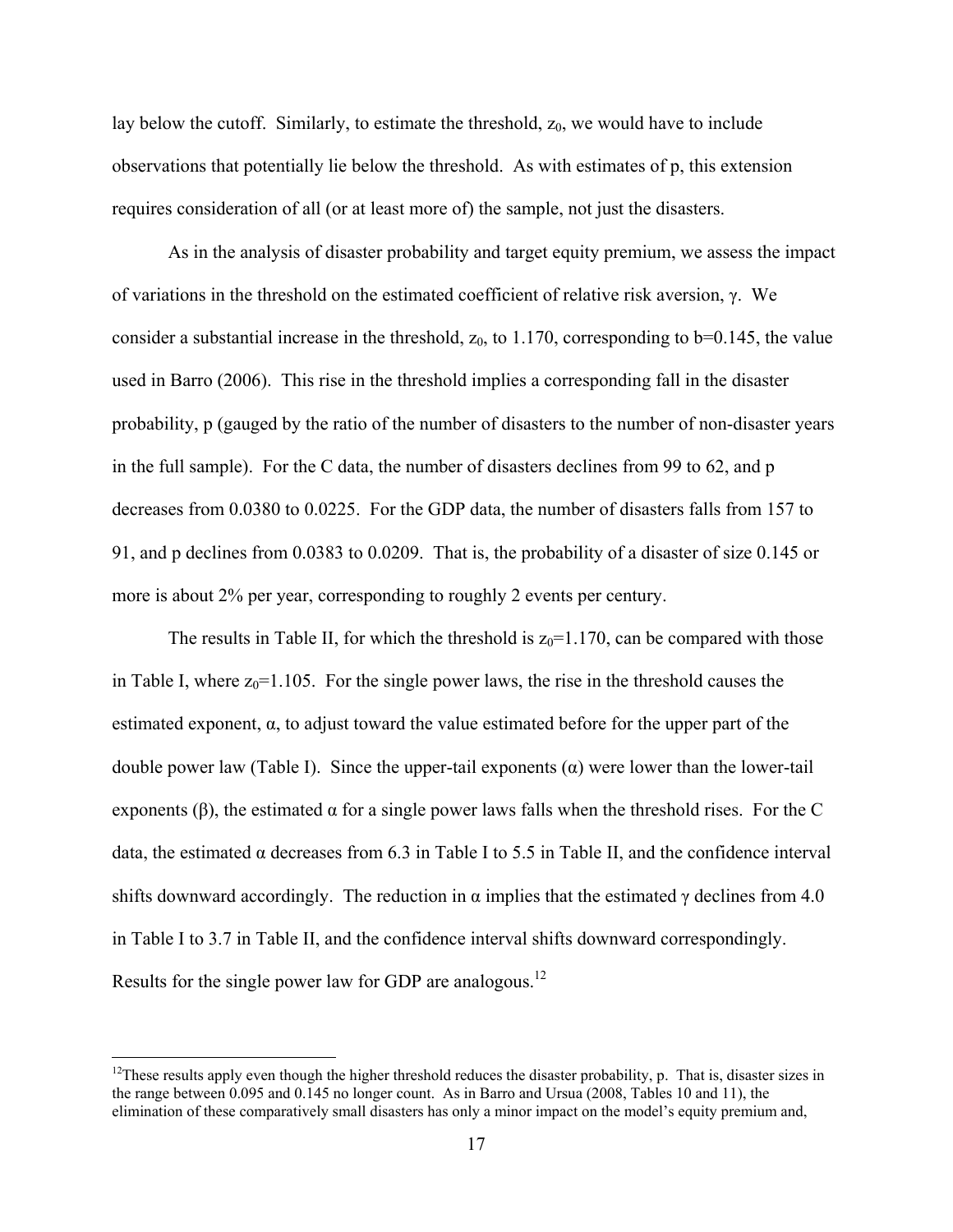With a double power law, the change in the threshold has much less impact on the estimated upper-tail exponent,  $\alpha$ , which is the key parameter for the estimated γ. For the C data, the rise in the threshold moves the estimated  $\alpha$  from 4.16 in Table I to 4.05 in Table II, and the confidence interval changes correspondingly little.<sup>13</sup> These results imply that the results for  $\gamma$ also change little, going from a point estimate of 3.00 with a confidence interval of (2.16, 4.15) in Table I to 3.00 with an interval of (2.21, 4.29) in Table II. Results for GDP are analogous. We conclude that a substantial increase in the threshold has little effect on the estimated  $\gamma$ .

#### **V. Can the Equity Premium Be Infinite?**

Weitzman (2007), building on Geweke (2001), argues that the equity premium can be infinite (and the risk-free rate minus infinite) when the underlying shocks are log-normally distributed with unknown variance. In this context, the frequency distribution for asset pricing is the t-distribution, for which the tails can be sufficiently fat to generate an infinite equity premium. The potential for an infinite equity premium arises also—perhaps more transparently—in our setting based on power laws.

For a single power law, the equity premium,  $r^{e} - r^{f}$ , in equation (6) rises with the coefficient of relative risk aversion,  $\gamma$ , and falls with the tail exponent,  $\alpha$ , because a higher  $\alpha$ implies a thinner tail. A finite equity premium requires  $\alpha \rightarrow \gamma$ , and this condition still applies with a double power law, with α representing the upper-tail exponent. Thus, it is easy to generate an infinite equity premium in the power-law setting. For a given  $\gamma$ , the tail has only to be sufficiently fat; that is,  $\alpha$  has to satisfy  $\alpha \leq \gamma$ .

hence, on the value of  $\gamma$  required to generate the target premium of 0.05. The more important force is the thickening of the upper tail implied by the reduction of the tail exponent,  $\alpha$ .

<sup>&</sup>lt;sup>13</sup>The rise in the threshold widens the confidence interval for the estimated lower-tail exponent, β. As the threshold rises toward the previously estimated cutoff, δ, the lower tail of the distribution becomes increasingly less relevant.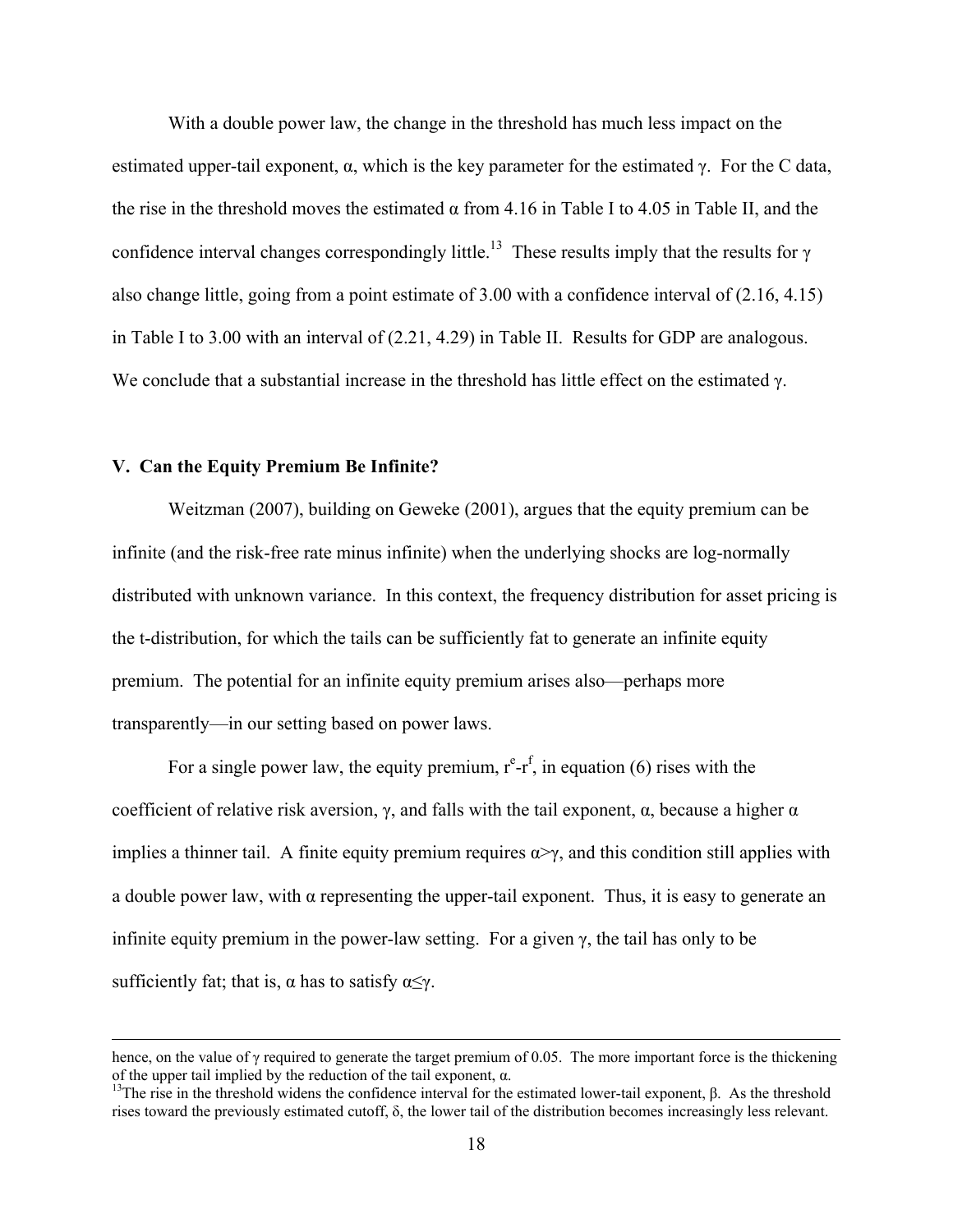However, we assume that the equity premium,  $r^{e} - r^{f}$ , equals a known (finite) value, 0.05. The important assumption here is not that the premium equals a particular number, but rather that it lies in an interval of something like 0.03 to 0.07 and is surely not infinite. Our estimation, therefore, assigns no weight to combinations of parameters, particularly of  $\alpha$  and  $\gamma$ , that generate a counter-factual premium, such as  $\infty$ . For given  $\alpha$  (and the other parameters), we pick (i.e. estimate)  $\gamma$  to be such that the premium equals the target, 0.05. Estimates constructed this way always satisfy  $\alpha \rightarrow \gamma$  and, therefore, imply a finite equity premium.

 The successful implementation of this procedure depends on having sufficient data so that there are enough realizations of disasters to pin down the upper-tail exponent, α, within a reasonably narrow range. Thus, it is important that the underlying data set is very large in a macroeconomic perspective: 2963 annual observations on consumer expenditure, C, and 4653 on GDP. Consequently, the numbers of disaster realizations—99 for C and 157 for GDP—are sufficient to generate reasonably tight confidence intervals for the estimates of  $\alpha$ .

 Although our underlying data set is much larger than those usually used to study macroeconomic disasters, even our data cannot rule out the existence of extremely low probability events of astronomical size. Our estimated disaster probabilities, p, were 3.8% per year for C and GDP, and the estimated upper-tail exponents, α, were close to 4 (Table I). Suppose that there were a far smaller probability  $p^*$ , where  $0 \le p^* \le p$ , of experiencing a super disaster; that is, one drawn from a size distribution with a much fatter tail, characterized by an exponent  $\alpha^*$ , where  $0 \le \alpha^* \le \alpha$ . If  $p^*$  is extremely low, say 0.01% per year, there is a good chance of seeing no realizations of super disasters even with 5000 observations. Thus, our data cannot rule out the potential for these events, and these far-out possibilities may matter. In particular, regardless of how low p\* is, to fit the target equity premium of 0.05, the coefficient of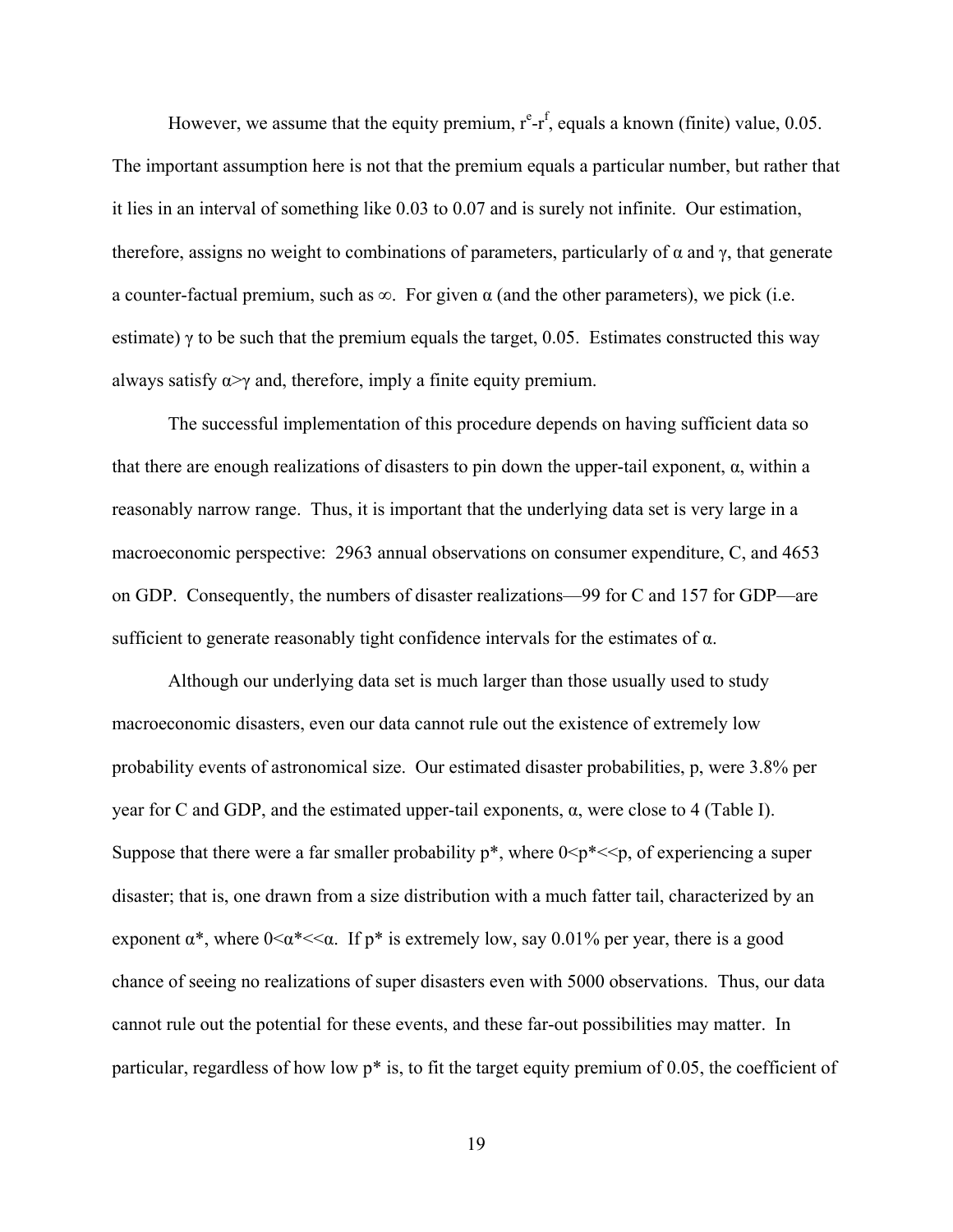relative risk aversion,  $\gamma$ , has to satisfy  $\gamma \leq \alpha^*$  to get a finite equity premium.<sup>14</sup> If  $\alpha^*$  can be arbitrarily low (a possibility not ruled out by direct observation when p\* is extremely low), the estimated γ can be arbitrarily close to zero. We, thus, get a reversal of the Mehra-Prescott (1985) puzzle, where the coefficient of relative risk aversion required to match the observed equity premium was excessive by a couple orders of magnitude.<sup>15</sup>

 Any upper bound B<1 on the potential disaster size, b, would eliminate the possibility of an infinite equity premium. In this sense, the extreme results depend on the possibility of an end-of-the-world event, where  $b=1$ . To consider this outcome, suppose now that the very small probability  $p^*$  refers only to b=1. In this case, it is immediate from equation (3) that the equity premium,  $r^e-r^f$ , is infinite if  $\gamma$ >0. Thus, with the assumed form of utility function, <sup>16</sup> any positive probability of apocalypse (which cannot be ruled out by "data"), when combined with an equity premium around 0.05, is inconsistent with a positive degree of risk aversion.

 The reference to an end-of-the-world event suggests a possible resolution of the puzzle. The formula for the equity premium in equation (2) involves a comparison of the return on equity, interpreted as a claim on aggregate consumption, with that on a risk-free asset, interpreted as a short-term government bill. However, no claim can deliver risk-free consumption (from whom and to whom?) once the world has ended. Therefore, at least in the limit, we have to allow for risk in the "risk-free" claim.

 $\overline{a}$ 

 $14$ The assumption here, perhaps unreasonable, is that constant relative risk aversion applies arbitrarily far out into the tail of low consumption.

<sup>&</sup>lt;sup>15</sup>This reversal is the counter-part of the one described in Weitzman (2007, p. 1110): "Should we be trying to explain the *puzzle pattern*: why is the actually observed equity premium so embarrassingly *high* while the actually observed riskfree rate is so embarrassingly *low* … ? Or should we be trying to explain the opposite *antipuzzle pattern*: why is the actually observed equity premium so embarrassingly *low* while the actually observed riskfree rate is so embarrassingly *high* ...?"

<sup>&</sup>lt;sup>16</sup>The result does not depend on the CRRA form but only on the condition that the marginal utility of consumption approaches infinity as consumption tends toward zero.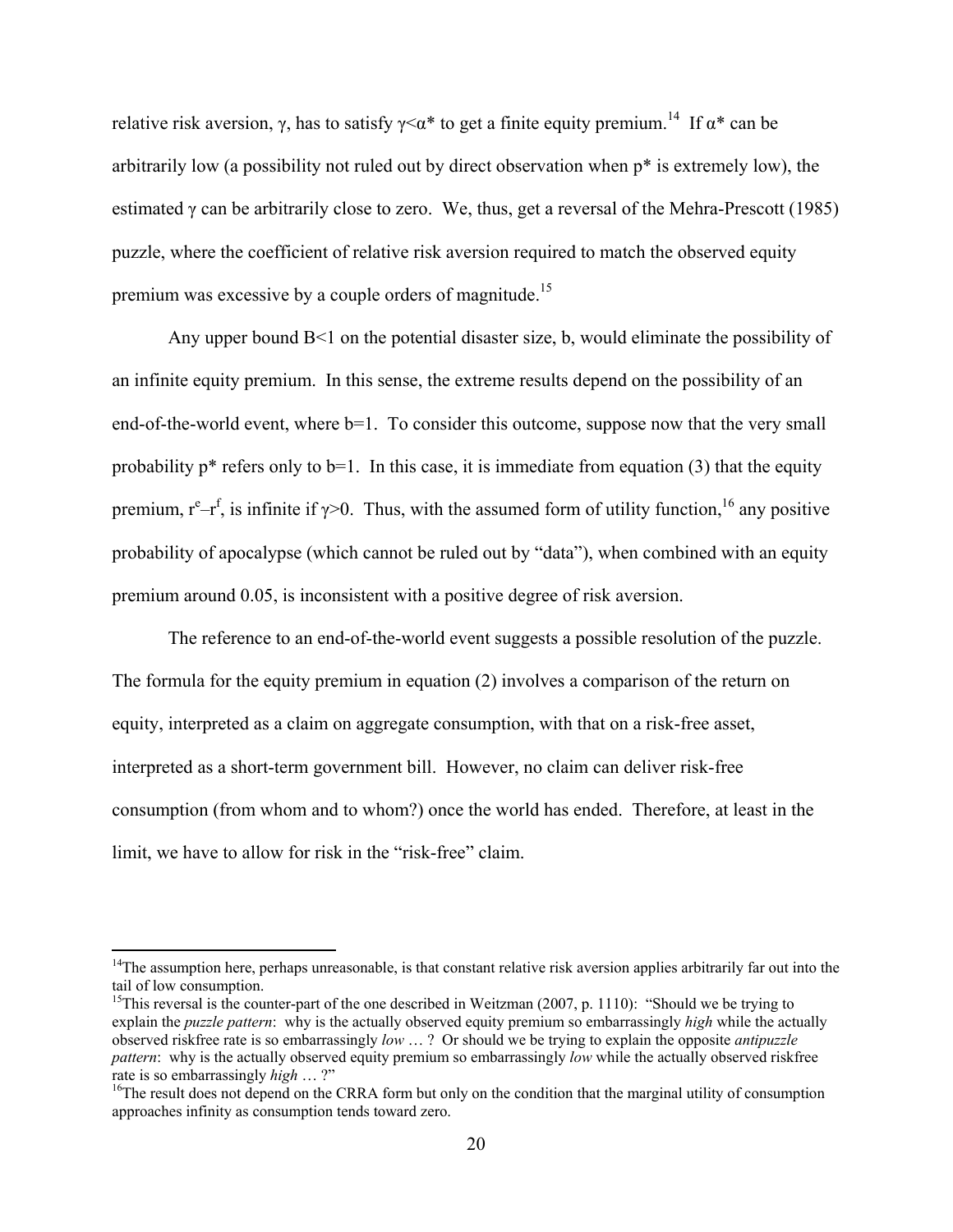Even if we restrict to  $b<1$ , a disaster that destroys a large fraction, b, of consumption is likely to generate partial default on normally low-risk assets such as government bills. Empirically, this low return typically does not involve explicit default but rather high inflation and, thereby, low realized real returns on nominally denominated claims during wartime (see Barro [2006, Section I.c]). For the 99 C crises considered in the present analysis, we have data (mainly from Global Financial Data) on real bill returns for 58, of which 33 were during peacetime and 25 involved wars. The median realized real rates of return on bills (arithmetic) were 0.014 in the peacetime crises, similar to that for the full sample, and -0.062 in the wartime crises. Thus, the main evidence for partial default on bills comes from wars that involved macroeconomic depressions.

 To generalize the model (without specifically considering war versus peace), suppose that the loss rate on government bills is  $\Phi(b)$ , where  $0 \le \Phi(b) \le 1$ . We assume  $\Phi(0)=0$ , so that bills are risk-free in normal times. The formula for the equity premium in equation (2) becomes

(13) 
$$
r^{e} - r^{f} = \gamma \sigma^{2} + p \cdot E\{([b - \Phi(b)] \cdot [(1 - b)^{-\gamma} - 1])\}.
$$

Thus, instead of the loss rate, b, on equity, the formula involves the difference in the loss rates during disasters on equity versus bills, b- $\Phi$ (b). We previously assumed  $\Phi$ (b)=0, but a more reasonable specification is  $\Phi'(b) \geq 0$ , with  $\Phi(b)$  approaching 1 as b approaches 1. The equity premium in equation (13) will be finite if, as b approaches 1, b- $\Phi$ (b) approaches 0 faster that  $(1-b)^{\gamma}$  approaches infinity. In particular, the marginal utility of consumption (for a hypothetical survivor) may be infinite if the world ends  $(b=1)$ , but the contribution of this possibility to the equity premium can be nil because no asset can deliver consumption once the world has disappeared.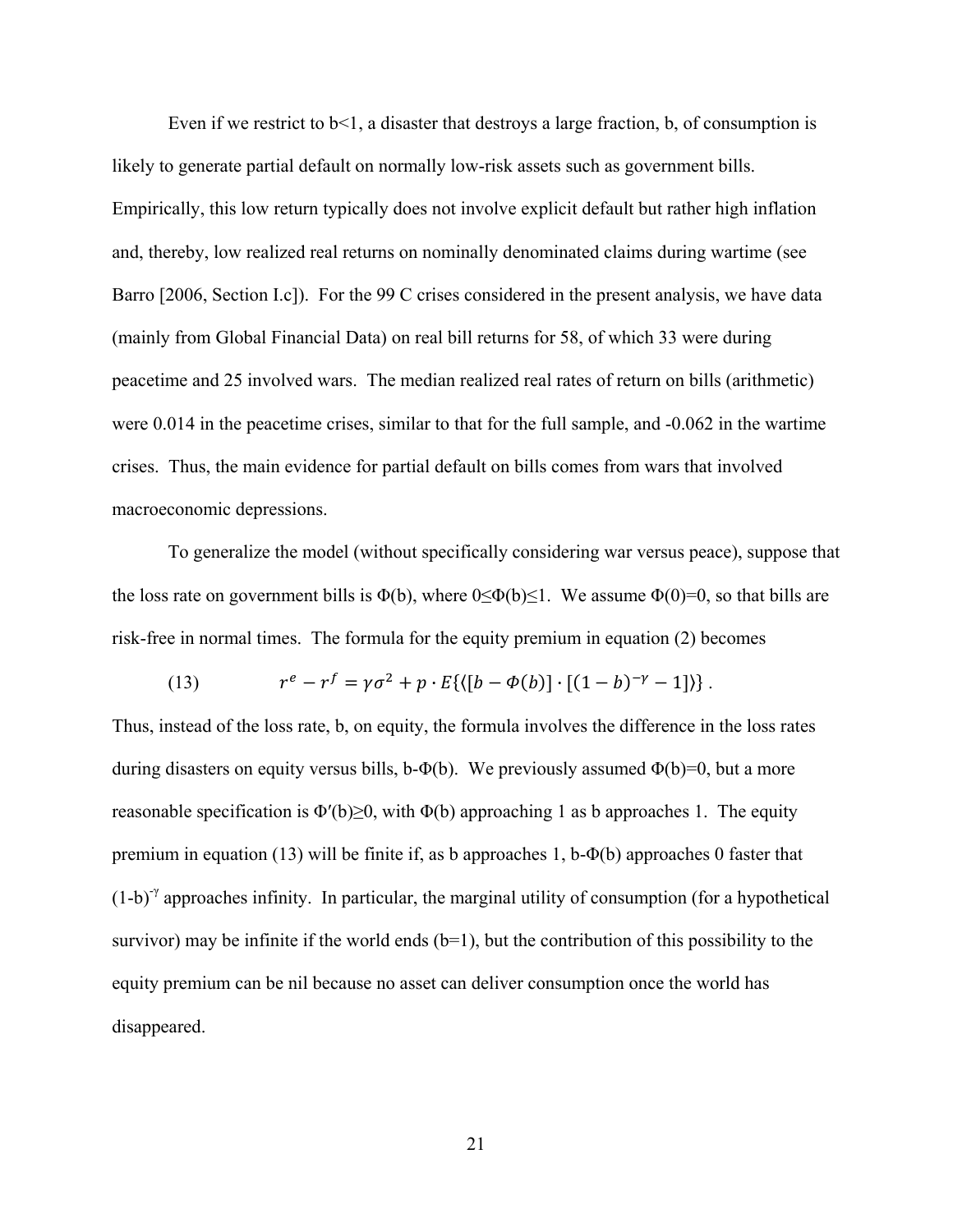# **VI. Summary of Main Findings**

The coefficient of relative risk aversion,  $\gamma$ , is a key parameter for analyses of behavior toward risk. We estimated γ by combining information on the probability and sizes of macroeconomic disasters with the observed long-term average equity premium. Specifically, we calculated what  $\gamma$  had to be to accord with a target unlevered equity premium of 5% per year within a representative-agent model that allows for rare disasters.

 In our main calibration, based on the long-term global history of macroeconomic disasters, the probability, p, of disaster (defined as a contraction in per capita consumption or GDP by at least 10% over a short period) is 3.8% per year. The size distribution of disasters accords well with a double power law, with an upper-tail exponent,  $\alpha$ , of about 4. The resulting estimate of  $\gamma$  is close to 3, with a 95% confidence interval of 2 to 4. This finding is robust to whether we consider consumer expenditure or GDP and to variations in the estimated disaster probability, p, the target equity premium, and the threshold for the size distribution. The results can also accommodate seemingly paradoxical situations in which the equity premium may appear to be infinite.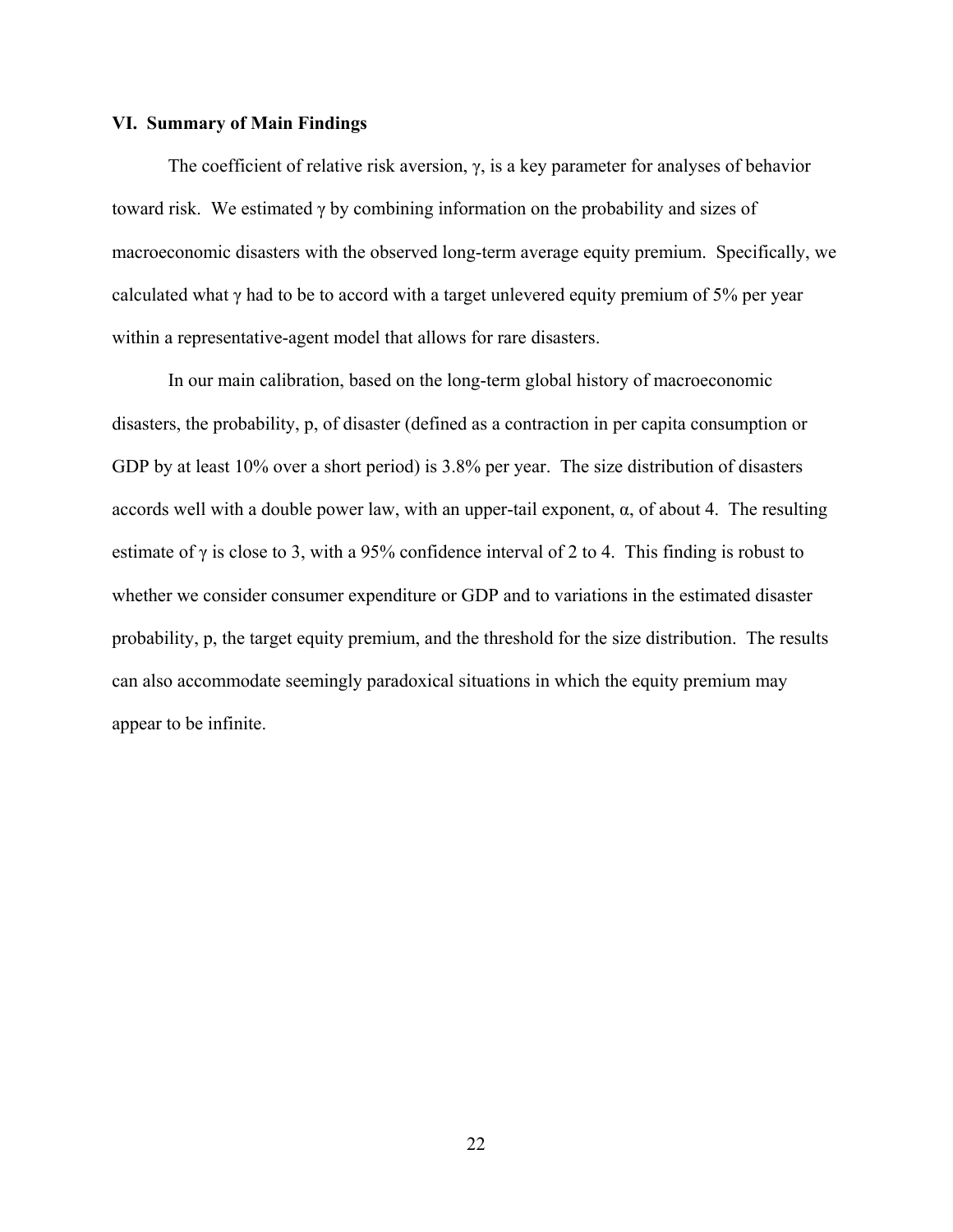| <b>Table I</b>                                          |          |                 |                 |  |  |
|---------------------------------------------------------|----------|-----------------|-----------------|--|--|
| Single and Double Power Laws, Threshold is $z_0$ =1.105 |          |                 |                 |  |  |
| Parameter                                               | Point    | <b>Standard</b> | 0.95 Confidence |  |  |
|                                                         | estimate | error           | interval        |  |  |
| C data (99 disasters)                                   |          |                 |                 |  |  |
| Single power law                                        |          |                 |                 |  |  |
| $\alpha$                                                | 6.27     | 0.81            | (4.96, 8.12)    |  |  |
| $\gamma$                                                | 3.97     | 0.51            | (3.13, 5.13)    |  |  |
| Double power law                                        |          |                 |                 |  |  |
| $\alpha$                                                | 4.16     | 0.87            | (2.66, 6.14)    |  |  |
| β                                                       | 10.10    | 2.40            | (7.37, 15.17)   |  |  |
| $\delta$                                                | 1.38     | 0.13            | (1.24, 1.77)    |  |  |
| $\mathbf v$                                             | 3.00     | 0.52            | (2.16, 4.15)    |  |  |
| GDP data (157 disasters)                                |          |                 |                 |  |  |
| Single power law                                        |          |                 |                 |  |  |
| $\alpha$                                                | 6.86     | 0.76            | (5.56, 8.48)    |  |  |
| $\mathbf v$                                             | 4.33     | 0.48            | (3.50, 5.33)    |  |  |
| Double power law                                        |          |                 |                 |  |  |
| $\alpha$                                                | 3.53     | 0.97            | (2.39, 6.07)    |  |  |
| β                                                       | 10.51    | 3.81            | (8.67, 20.98)   |  |  |
| $\delta$                                                | 1.47     | 0.15            | (1.21, 1.69)    |  |  |
| $\gamma$                                                | 2.75     | 0.56            | (2.04, 4.21)    |  |  |

Note: The single power law, given by equations (4) and (5), applies to transformed disaster sizes,  $z=1/(1-b)$ , where b is the proportionate decline in C (real personal consumer expenditure per capita) or real GDP (per capita). Disasters are at least as large as the threshold,  $z_0=1.105$ , corresponding to  $b \geq 0.095$ . The table shows the maximum-likelihood estimate of the tail exponent, α. The standard error and 95% confidence interval come from bootstrap methods. The corresponding estimates of  $\gamma$ , the coefficient of relative risk aversion, come from calculating the values needed to generate an unlevered equity premium of 0.05 in equation (6) (assuming  $\sigma$ =0.02 and p=0.0380 for C and 0.0383 for GDP). For the double power law, given by equations (10)-(12), the table shows the maximum-likelihood estimates of the two exponents,  $\alpha$ (above the cutoff) and β (below the cutoff), and the cutoff value, δ. The corresponding estimates of γ come from calculating the values needed to generate an unlevered equity premium of 0.05 in a more complicated version of equation (6).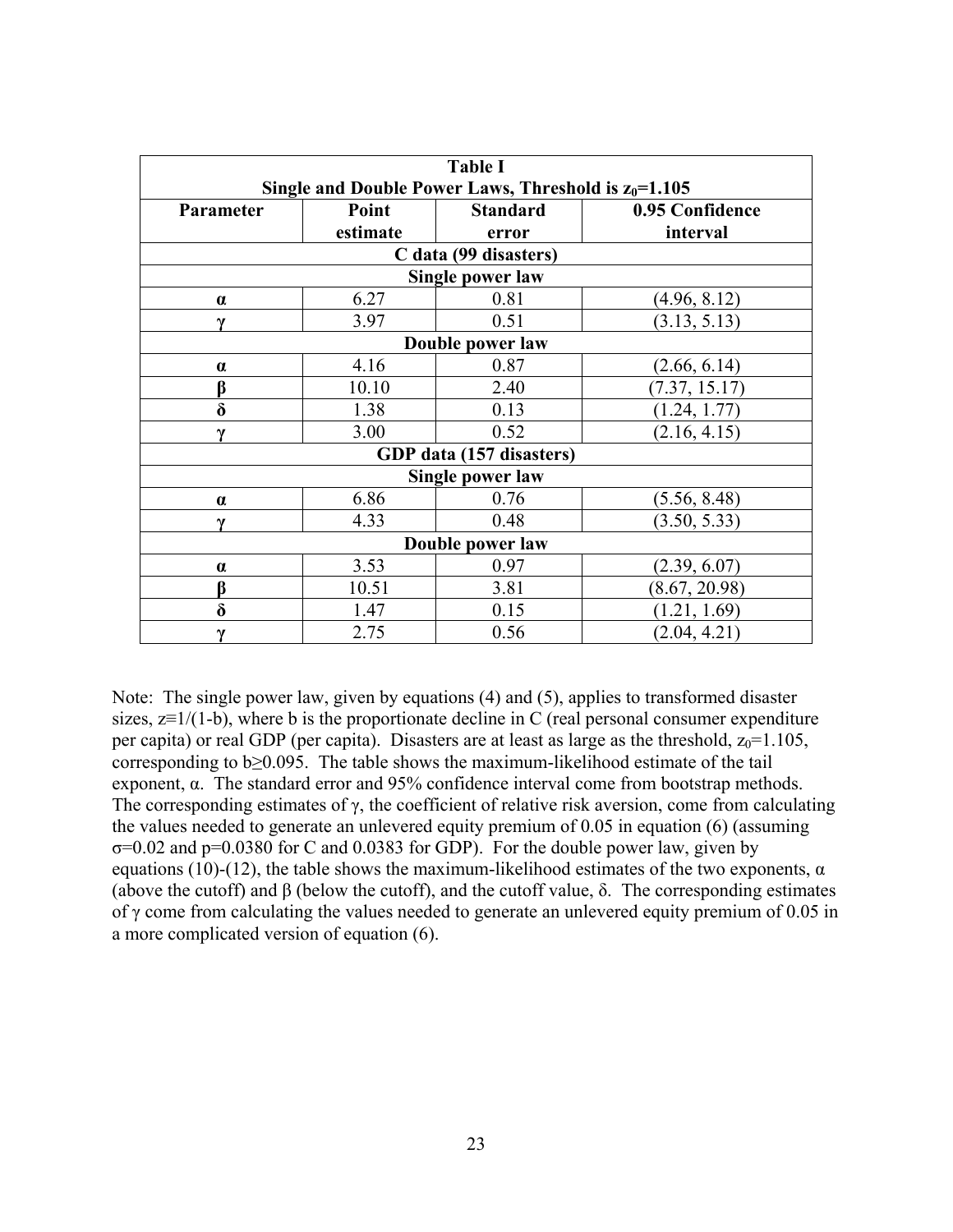| <b>Table II</b>                                                  |          |                 |                 |  |  |
|------------------------------------------------------------------|----------|-----------------|-----------------|--|--|
| Single and Double Power Laws with Higher Threshold, $z_0$ =1.170 |          |                 |                 |  |  |
| Parameter                                                        | Point    | <b>Standard</b> | 0.95 Confidence |  |  |
|                                                                  | estimate | error           | interval        |  |  |
| C data (62 disasters)                                            |          |                 |                 |  |  |
| Single power law                                                 |          |                 |                 |  |  |
| $\alpha$                                                         | 5.53     | 0.85            | (4.16, 7.61)    |  |  |
| $\boldsymbol{\gamma}$                                            | 3.71     | 0.53            | (2.83, 4.97)    |  |  |
| Double power law                                                 |          |                 |                 |  |  |
| $\alpha$                                                         | 4.05     | 0.87            | (2.81, 6.12)    |  |  |
| β                                                                | 11.36    | 8.27            | (6.63, 39.78)   |  |  |
| $\delta$                                                         | 1.37     | 0.15            | (1.21, 1.86)    |  |  |
| $\mathbf v$                                                      | 3.00     | 0.54            | (2.21, 4.29)    |  |  |
| GDP data (91 disasters)                                          |          |                 |                 |  |  |
| Single power law                                                 |          |                 |                 |  |  |
| $\alpha$                                                         | 5.67     | 0.81            | (4.39, 7.49)    |  |  |
| $\mathbf v$                                                      | 3.86     | 0.51            | (3.03, 4.99)    |  |  |
| Double power law                                                 |          |                 |                 |  |  |
| $\alpha$                                                         | 4.77     | 1.00            | (2.42, 6.24)    |  |  |
| ß                                                                | 59.22    | 22.13           | (7.90, 76.73)   |  |  |
| $\delta$                                                         | 1.20     | 0.17            | (1.20, 1.75)    |  |  |
| $\gamma$                                                         | 3.41     | 0.60            | (2.04, 4.34)    |  |  |

Note: See the notes to Table I. Disasters are now all at least as large as the threshold  $z_0$ =1.170, corresponding to  $b \ge 0.145$ . The disaster probability, p, is now 0.0225 for C and 0.0209 for GDP.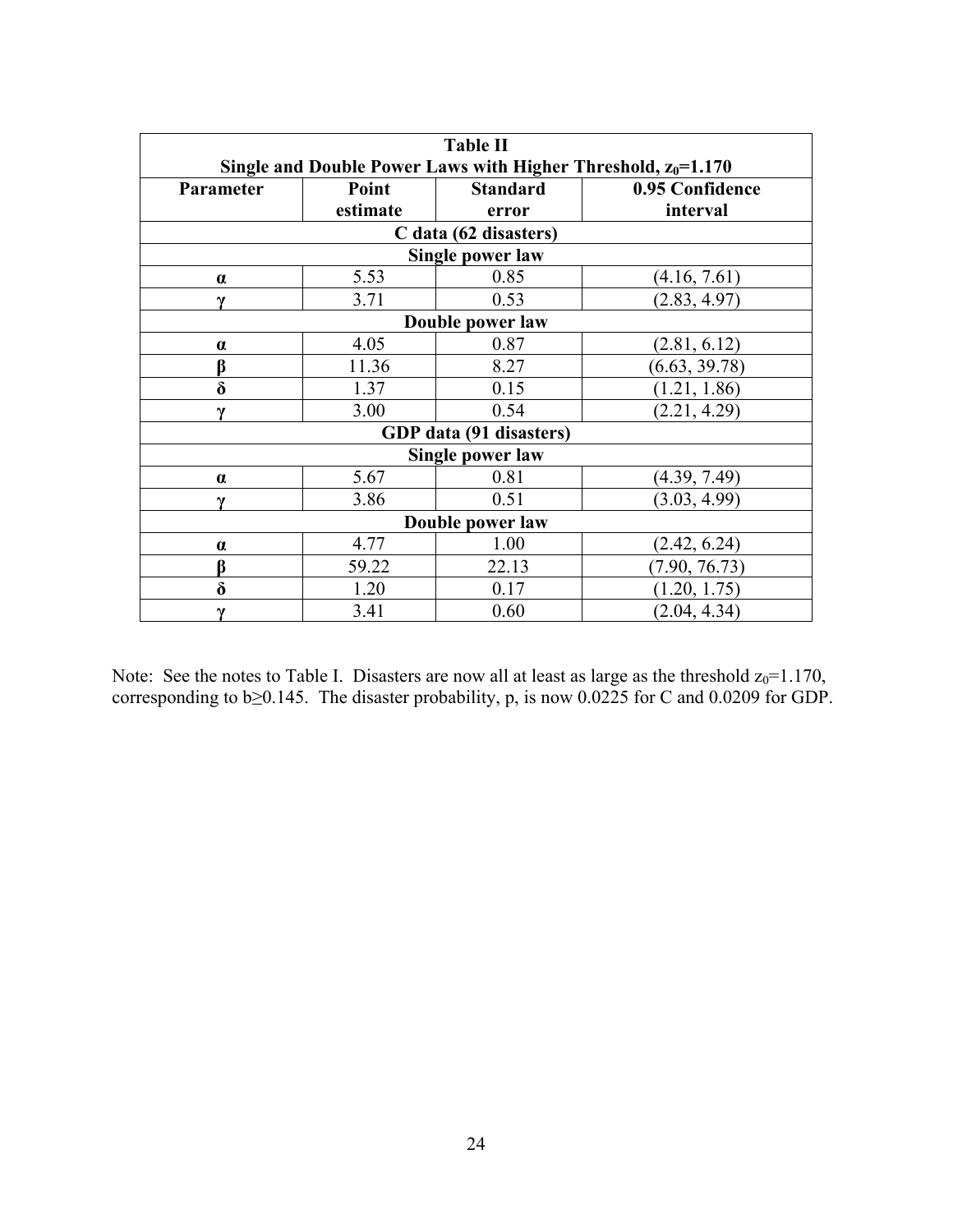

**Figure 1** 

Note: The threshold is  $z_0$ =1.105, corresponding to b=0.095. For the histogram, multiplication of the height on the vertical axis by the bin width of 0.04 gives the fraction of the total observations (99) that fall into the indicated bin. The results for the single power law for C, shown by the curve, correspond to Table I.



**Figure 2** 

Note: The threshold is  $z_0$ =1.105, corresponding to b=0.095. For the histogram, multiplication of the height on the vertical axis by the bin width of 0.04 gives the fraction of the total observations (157) that fall into the indicated bin. The results for the single power law for GDP, shown by the curve, correspond to Table I.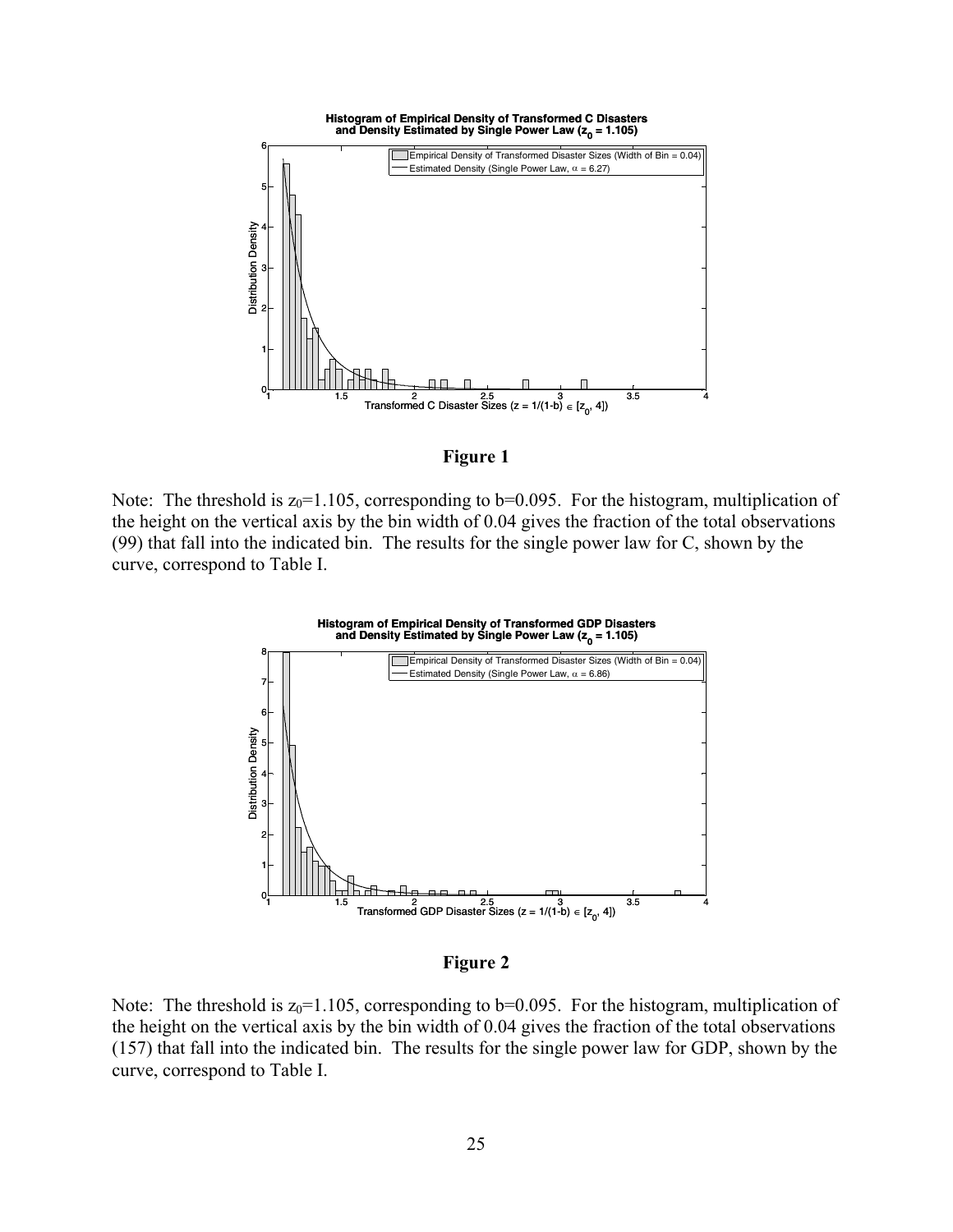

**Figure 3** 

Note: The straight line shows the log of the probability that the transformed disaster size, z, exceeds the quantity shown on the horizontal axis. This line comes from the estimated single power law for C shown in Table I. The lines connecting the points, based on the log of the transformed ranks of the disaster sizes for C, should (if the estimated power law is valid) converge point-wise in probability to the log of the probability given by the straight line (see Gabaix and Ibragimov [2011]).



#### **Figure 4**

Note: The straight line shows the log of the probability that the transformed disaster size, z, exceeds the quantity shown on the horizontal axis. This line comes from the estimated single power law for GDP shown in Table I. The lines connecting the points, based on the log of the transformed ranks of the disaster sizes for GDP, should (if the estimated power law is valid) converge point-wise in probability to the log of the probability given by the straight line (see Gabaix and Ibragimov [2011]).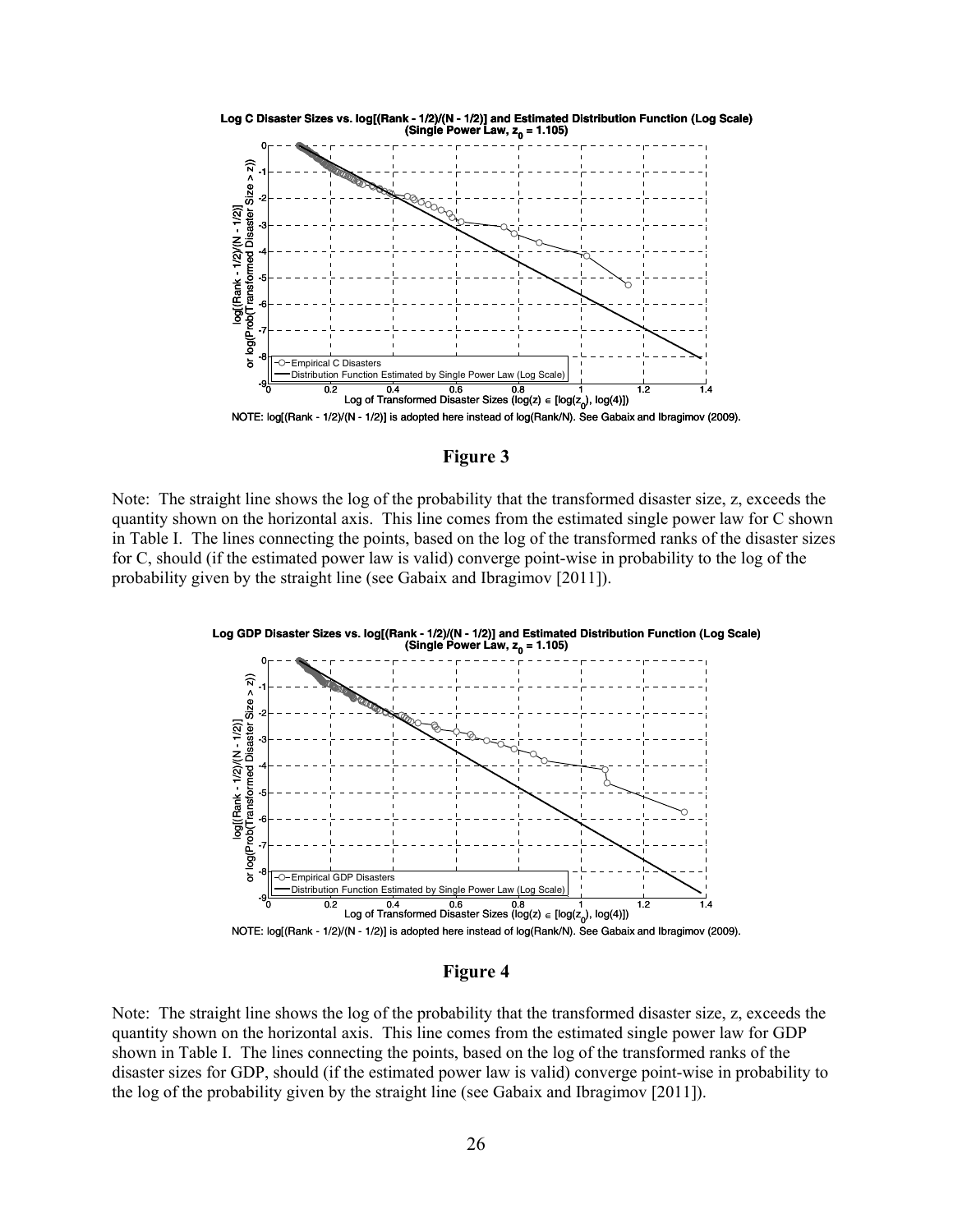

**Figure 5** 

Note: For the histogram, multiplication of the height shown on the vertical axis by the bin width of 0.04 gives the fraction of the total observations (99) that fall into the indicated bin. The results for the double power law for C, shown by the curve, are based on Table I.



**Figure 6** 

Note: The line with two segments shows the log of the probability that the transformed disaster size, z, exceeds the quantity shown on the horizontal axis. This line comes from the estimated double power law for C in Table I. The lines connecting the points, based on the log of the transformed ranks of the disaster sizes for C, should (if the estimated power law is valid) converge point-wise in probability to the log of the probability given by the line with two segments (see Gabaix and Ibragimov [2011]).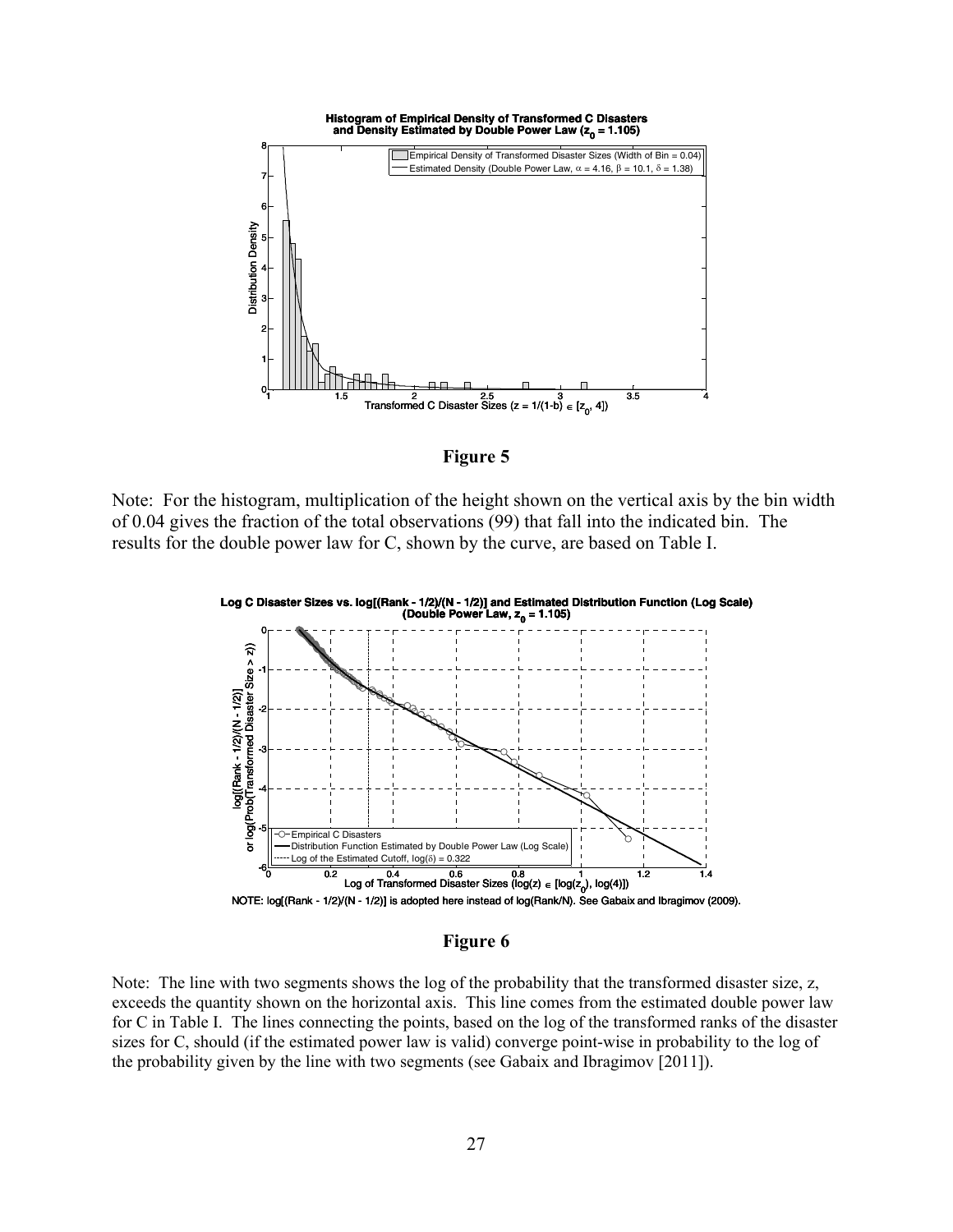

**Figure 7** 

Note: The line with two segments shows the log of the probability that the transformed disaster size, z, exceeds the quantity shown on the horizontal axis. This line comes from the estimated double power law for GDP in Table I. The lines connecting the points, based on the log of the transformed ranks of the disaster sizes for GDP, should (if the estimated power law is valid) converge point-wise in probability to the log of the probability given by the line with two segments (see Gabaix and Ibragimov [2011]).



**Figure 8 Estimates of Coefficient of Relative Risk Aversion, γ, for Alternative Disaster Probabilities Based on C Data with Threshold of**  $z_0$ **=1.105** 

Note: These results with the higher threshold,  $z_0=1.105$ , correspond to the estimates for the double power law for C in Table II.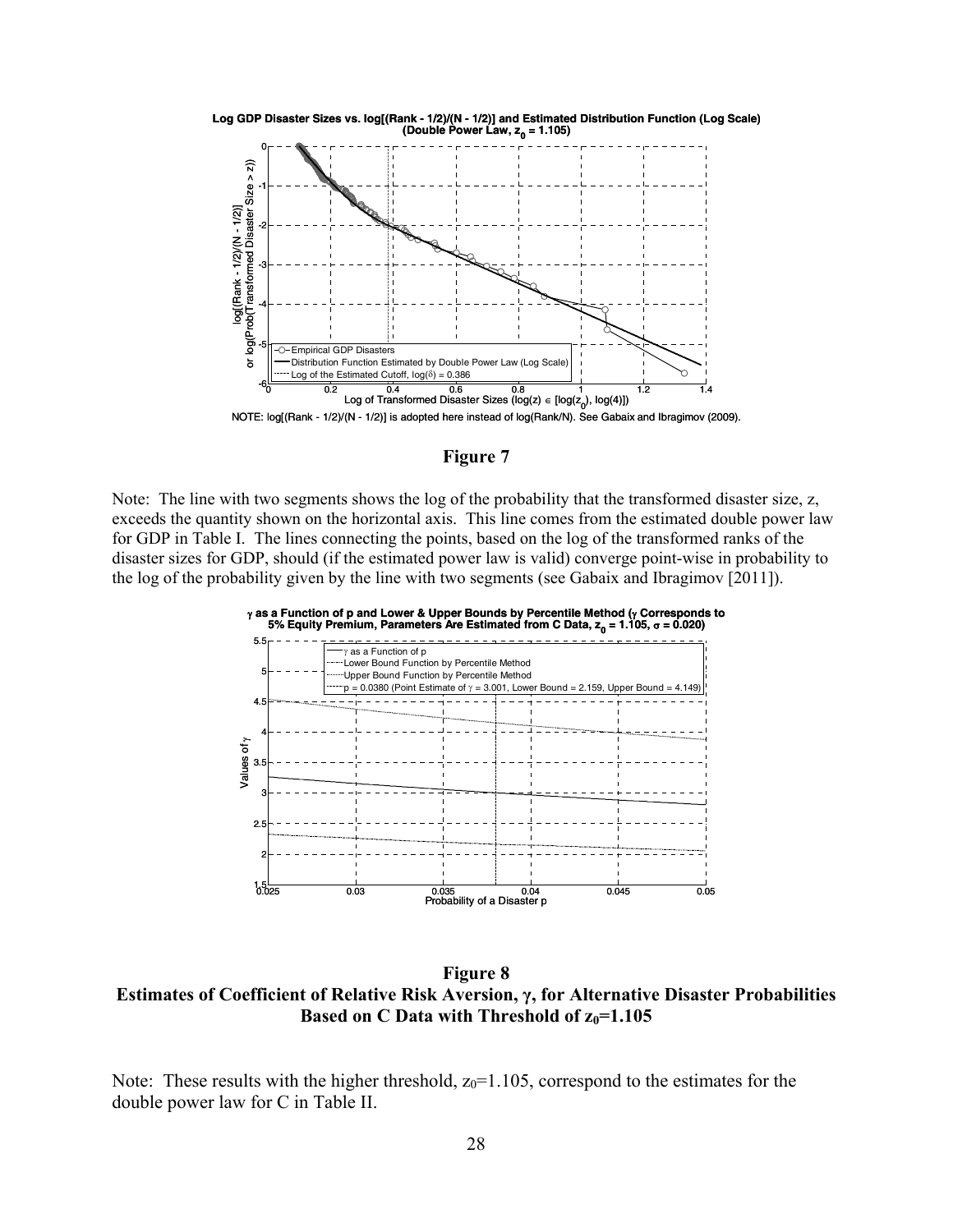### **References**

- Barro, R.J. (2006): Rare Disasters and Asset Markets in the Twentieth Century, *Quarterly Journal of Economics*, 121, 823–866.
- Barro, R.J. (2009): Rare Disasters, Asset Prices, and Welfare Costs, *American Economic Review*, 99, 243–264.
- Barro, R.J. and J.F. Ursua (2008): Macroeconomic Crises since 1870, *Brookings Papers on Economic Activity*, spring, 255–335.
- Brunnermeier, M.K. and S. Nagel (2008): Do Wealth Fluctuations Generate Time-Varying Risk Aversion? Micro-Evidence on Individuals' Asset Allocation, *American Economic Review*, 98, 713- 736.
- Champernowne, D.G. (1953): A Model of Income Distribution, *Economic Journal,* 63, 318–351.
- Chiappori, P.A. and M. Paiella (2008): Relative Risk Aversion Is Constant: Evidence from Panel Data, Unpublished Manuscript, Columbia University, May.
- Constantinides, G.M. (2008): Comment on Barro and Ursua, *Brookings Papers on Economic Activity*, spring, 341-350.
- Donaldson, J.B. and R. Mehra (2008): Risk-Based Explanations of the Equity Premium, Ch. 2 of J.B. Donaldson and R. Mehra, eds., *Handbook of the Equity Risk Premium*. Amsterdam, the Netherlands: Elsevier.
- Efron, B. and R.J. Tibshirani (1993): *An Introduction to the Bootstrap*. Chapman & Hall/CRC.
- Epstein, L.G. and S.E. Zin. (1989): Substitution, Risk Aversion, and the Temporal Behavior of Consumption and Asset Returns: A Theoretical Framework, *Econometrica*, 57, 937-969.
- Gabaix, X. (2009): Power Laws in Economics and Finance, *Annual Review of Economics*, 1, 255-293.
- Gabaix, X. (2010): Variable Rare Disasters: An Exactly Solved Framework for Ten Puzzles in Macro- Finance, Unpublished Manuscript, New York University, March.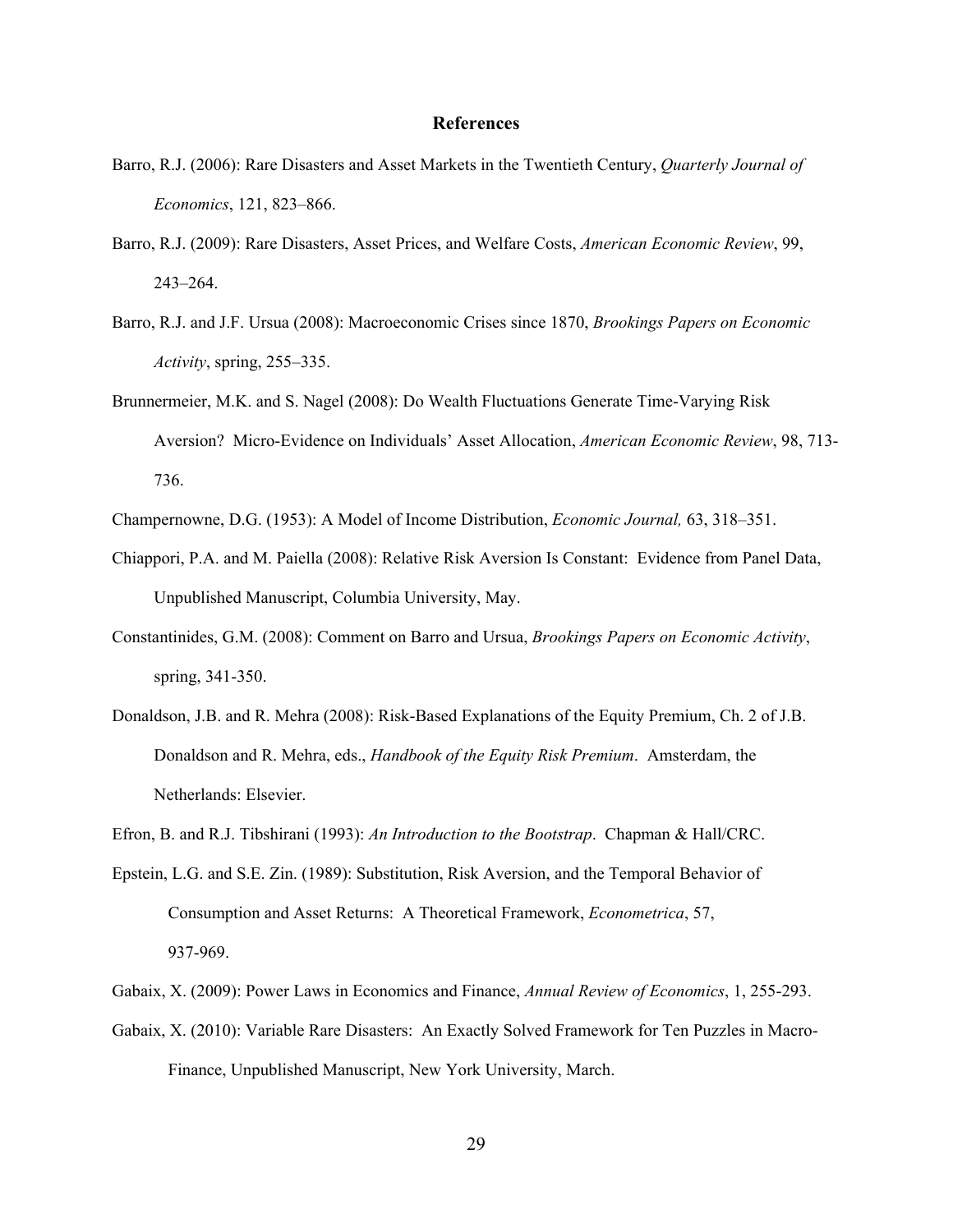- Gabaix, X., P. Gopikrishnan, V. Plerou, and H.E. Stanley (2003): A Theory of Power Law Distributions in Financial Market Fluctuations, *Nature*, 423, 267–270.
- Gabaix, X., P. Gopikrishnan, V. Plerou, and H.E. Stanley (2006): Institutional Investors and Stock Market Volatility, *Quarterly Journal of Economics*, 121, 461–504.
- Gabaix, X. and R. Ibragimov (2011): Log(RANK-1/2): A Simple Way to Improve the OLS Estimation of Tail Exponents, *Journal of Business Economics and Statistics*, 29, 24-39.
- Gabaix, X. and Y. Ioannides (2004): The Evolution of City Size Distributions, in V. Henderson and J.F. Thisse, eds., *Handbook of Regional and Urban Economics*, v.4. Amsterdam, the Netherlands: North-Holland.
- Gabaix, X. and A. Landier (2008): Why Has CEO Pay Increased so Much? *Quarterly Journal of Economics*, 123, 49-100.
- Geweke, J. (2001): A Note on Some Limitations of CRRA Utility, *Economics Letters*, 71, 341-345.

Gourio, F. (2008): Disasters and Recoveries, *American Economic Review*, 98, 68-73.

Greene, W.H. (2002): *Econometric Analysis*, 5<sup>th</sup> ed. Englewood Cliffs NJ: Prentice Hall.

Hill, B.M. (1975): A Simple General Approach to Inference about the Tail of a Distribution, *The Annals of Statistics*, 3, 1163-1174.

Lucas, R.E., Jr. (1978): Asset Prices in an Exchange Economy, *Econometrica*, 46, 1429-1445.

- Luttmer, E.G.J. (2007): Selection, Growth, and the Size Distribution of Firms, *Quarterly Journal of Economics*, 122, 1103-1144.
- Mandelbrot, B. (1960): The Pareto-Levy Law and the Distribution of Income, *International Economic Review*, 1, 79–106.
- Mehra, R. and E.C. Prescott. (1985): The Equity Premium: A Puzzle, *Journal of Monetary Economics*, 15, 145-161.
- Mitzenmacher, M. (2003a): A Brief History of Generative Models for Power Law and Lognormal Distributions, *Internet Mathematics*, 1, 226–251.